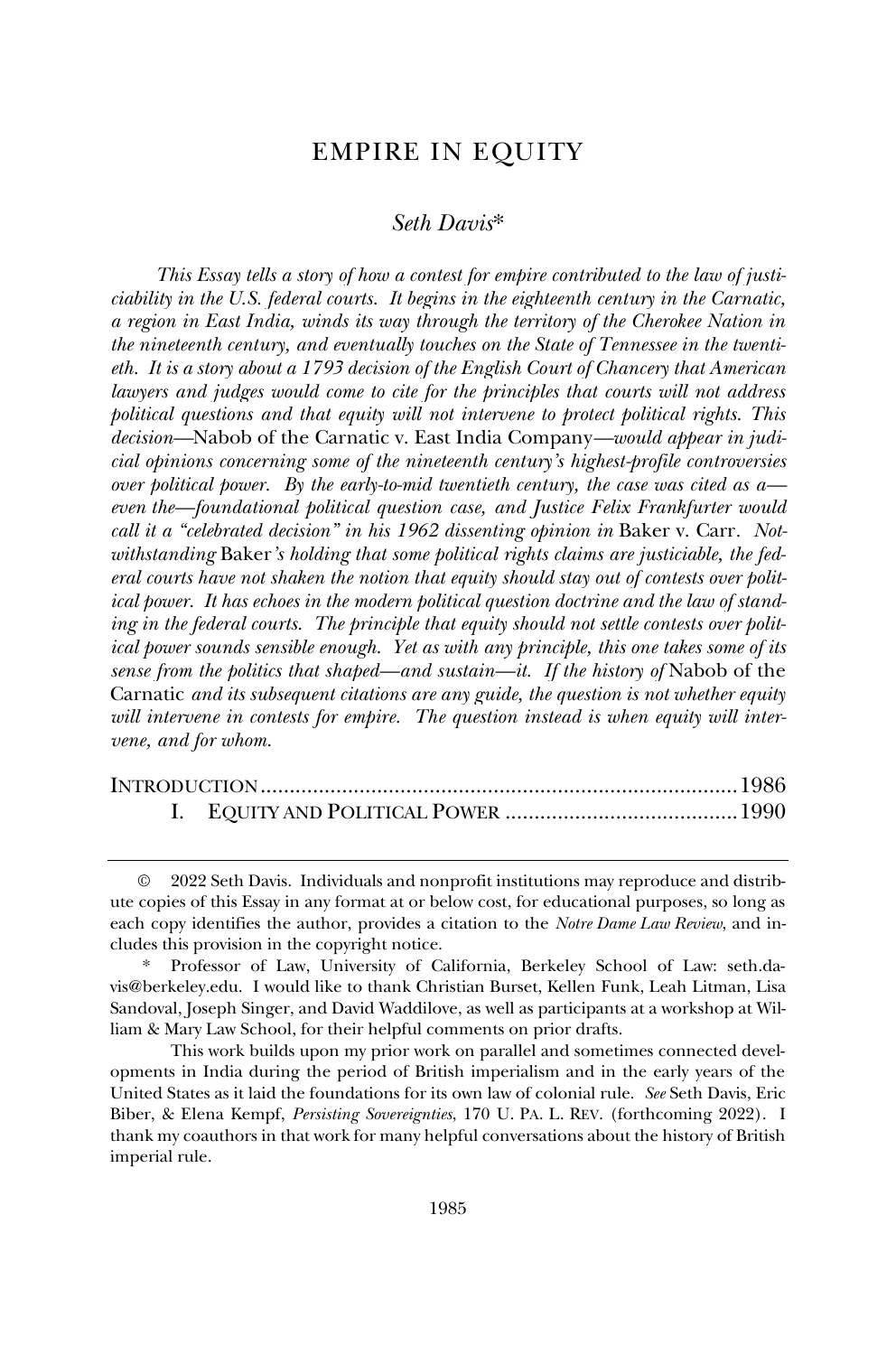| B. The Mughal Empire and the East India Company1994        |  |
|------------------------------------------------------------|--|
| III. EMPIRE IN THE ENGLISH COURT OF CHANCERY 1996          |  |
|                                                            |  |
|                                                            |  |
| C. "I am sorry, that such a cause must be                  |  |
|                                                            |  |
| IV. NABOB OF THE CARNATIC CROSSES THE ATLANTIC 2006        |  |
|                                                            |  |
| B. The Political Question Doctrine's Foundation?2012       |  |
| CONCLUSION: THE POLITICAL ECONOMY OF EQUITY IN EMPIRE 2014 |  |
|                                                            |  |

*"[T]he contest is distinctly a contest for empire."* 1

#### **INTRODUCTION**

Justice William Johnson often dissented and rarely cited case law.<sup>2</sup> This time, though, he concurred and had a citation ready. When a claim for equitable relief "is one of a political character altogether," a "court of justice" may not "take jurisdiction of the questions made in the bill."<sup>3</sup> Under that principle, the bill before the U.S. Supreme Court in *Cherokee Nation v. Georgia* was, Justice Johnson figured, just as if not more objectionable than the bill that had been before the English Court of Chancery in *Nabob of the Carnatic v. East India Company*. 4 Equity, as he put it, may not intervene in a "contest for empire."<sup>5</sup>

1 Cherokee Nation v. Georgia, 30 U.S. (5 Pet.) 1, 29 (1831) (Johnson, J., concurring).

5 *Cherokee Nation*, 30 U.S. (5 Pet.) at 29. Justice Johnson cited *Nabob of the Carnatic v. East India Company* as "the Nabob of Arcot's case," after Arcot, the capital of the Carnatic, a region in southeastern India on the Bay of Bengal, now eastern Tamil Nadu. *See id.* at 29– 30; Pimmanus Wibulsilp, "I am Nawab of Arcot": Reconsidering the Political History of the Late Eighteenth Century Kingdom of Arcot Through the Eye of Nawab Muhammad Ali Wallajah (r.1749–1795), at 4 (Aug. 2, 2012) (M.A. thesis, University Leiden) (on file with

<sup>2</sup> *See* A.J. Levin, *Mr. Justice William Johnson, Creative Dissenter*, 43 MICH. L. REV. 497, 528 (1944).

<span id="page-1-0"></span><sup>3</sup> *Cherokee Nation,* 30 U.S. (5 Pet.) at 28 (Johnson, J., concurring).

<sup>4</sup> *Id.* at 29–30 (first citing Nabob of the Carnatic v. E. India Co. (1791) 30 Eng. Rep. 391; 1 Ves. Jun. 371; then citing Nabob of the Carnatic v. E. India Co. (1793) 30 Eng. Rep. 521; 2 Ves. Jun. 56; and then citing Nabob of Arcot v. E. India Co. (1793) 29 Eng. Rep. 841; 4 Bro. C.C. 181, 198). The Court of Chancery's 1793 decision to dismiss the bill was reported in Vesey Junior's reports, which labeled the case "Nabob of the Carnatic v. East India Co.," and in Brown's Chancery Cases, which labeled it "Nabob of Arcot v. East India Co." Arcot was the capital of the Carnatic.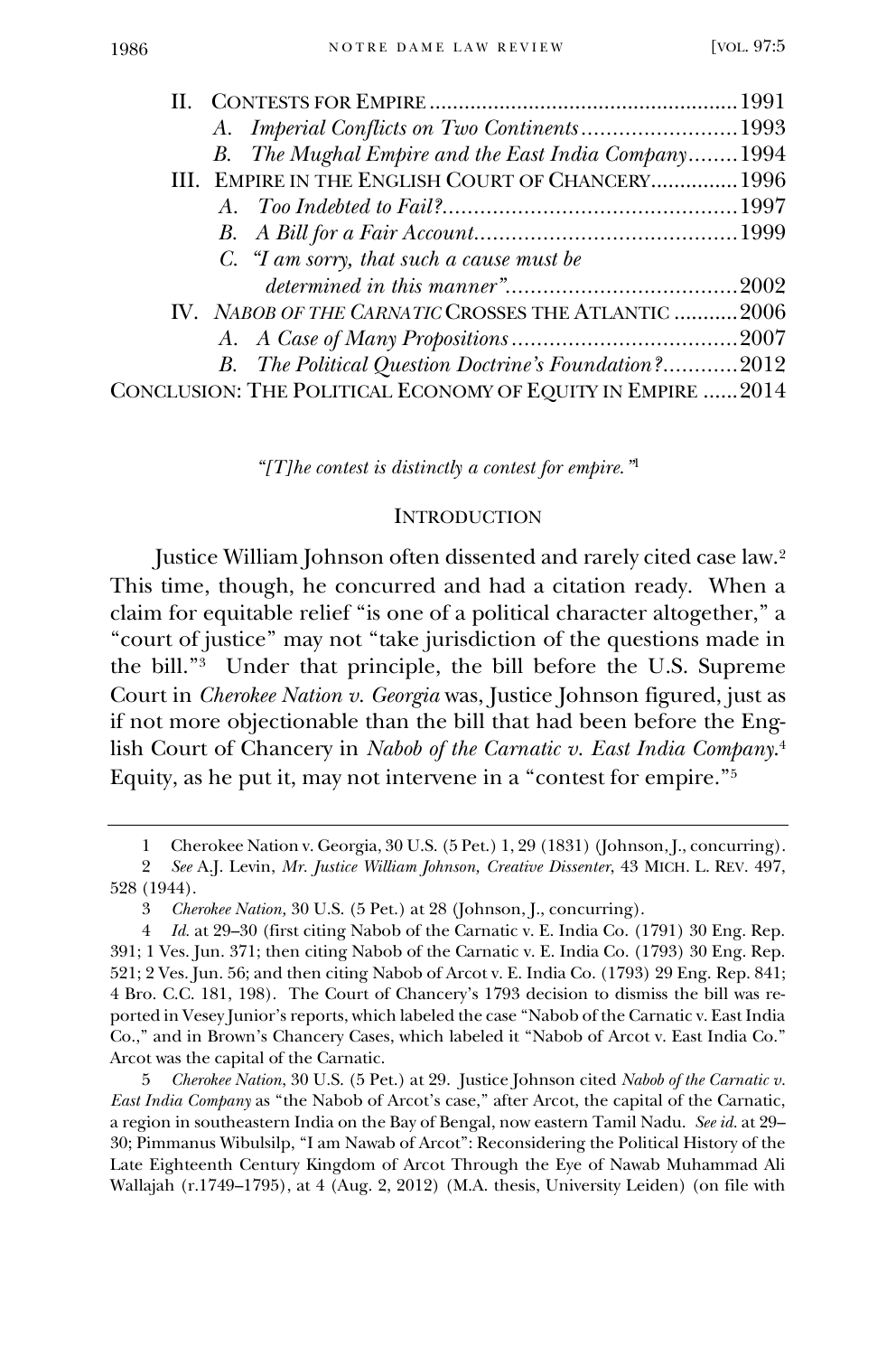Both contests for empire involved bills to enforce colonial powers' treaty promises. In 1791, attorneys for Muhammad Ali Khan Wallajah, the Nawab of the Carnatic, filed a bill in the Court of Chancery seeking an accounting of rents and profits from the Company, which possessed part of his territory in southeastern India as security for a loan.<sup>6</sup> After denying the Company's plea to bar the action in a 1791 decision, the Court dismissed the bill in 1793 because the Company's answer showed that the underlying contract was a "political" treaty between sovereigns.<sup>7</sup>

Forty years later, the Cherokee Nation filed a bill in the original jurisdiction of the U.S. Supreme Court, seeking to protect the Nation's territory in the southeastern United States from the State of Georgia.<sup>8</sup> The Supreme Court held that the Cherokee Nation was not a "foreign state" entitled to invoke to the Court's original jurisdiction.<sup>9</sup> Justice Johnson would have dismissed the bill instead for the same reason that the Court of Chancery dismissed the bill in *Nabob of the Carnatic*. 10

This Essay tells the story of *Nabob of the Carnatic* and its subsequent citation by American lawyers and courts. It is a story about the relation between equity and politics, a relation no less vexed than that between equity and law, and a relation no less important in the United States today than it was in the British Empire in the eighteenth century. Specifically, it is a story of imperial politics that allows us more deeply to evaluate judicial reluctance to opine upon questions of political power.

The history of the Court of Chancery's decision is not, however, one that can dispel today's debates about the proper role of the U.S. federal courts. The U.S. Supreme Court has held that the traditional jurisdiction of the Court of Chancery in 1789 is a guide to the authority of the federal courts to issue equitable relief today.<sup>11</sup> The 1793 decision in *Nabob of the Carnatic* is relevant to that tradition, yet it was not

8 *Cherokee Nation*, 30 U.S. (5 Pet.) at 15.

10 *Id.* at 29 (Johnson, J., concurring).

11 *See* Grupo Mexicano de Desarrollo, S.A. v. All. Bond Fund, Inc., 527 U.S. 308, 318– 19 (1999).

the *Notre Dame Law Review*). For a discussion of the history of the Carnatic during the rule of Muhammad Ali Khan Wallajah, and discussion of the competing historical accounts of this period as one of decline versus resiliency among Indian polities, see *infra* notes 80–99 and accompanying text. Throughout, I use "nawab" to refer to the Nawab of the Carnatic, rather than "nabob," as the latter term was also once used in Britain to refer to employees of the East India Company who returned to Britain after amassing fortunes in India.

<sup>6</sup> *Nabob of the Carnatic*, 30 Eng. Rep. at 391, 1 Ves. Jun. at 371.

<sup>7</sup> *Nabob of the Carnatic*, 30 Eng. Rep. at 523, 2 Ves. Jun. at 60.

<sup>9</sup> *Id.* at 20.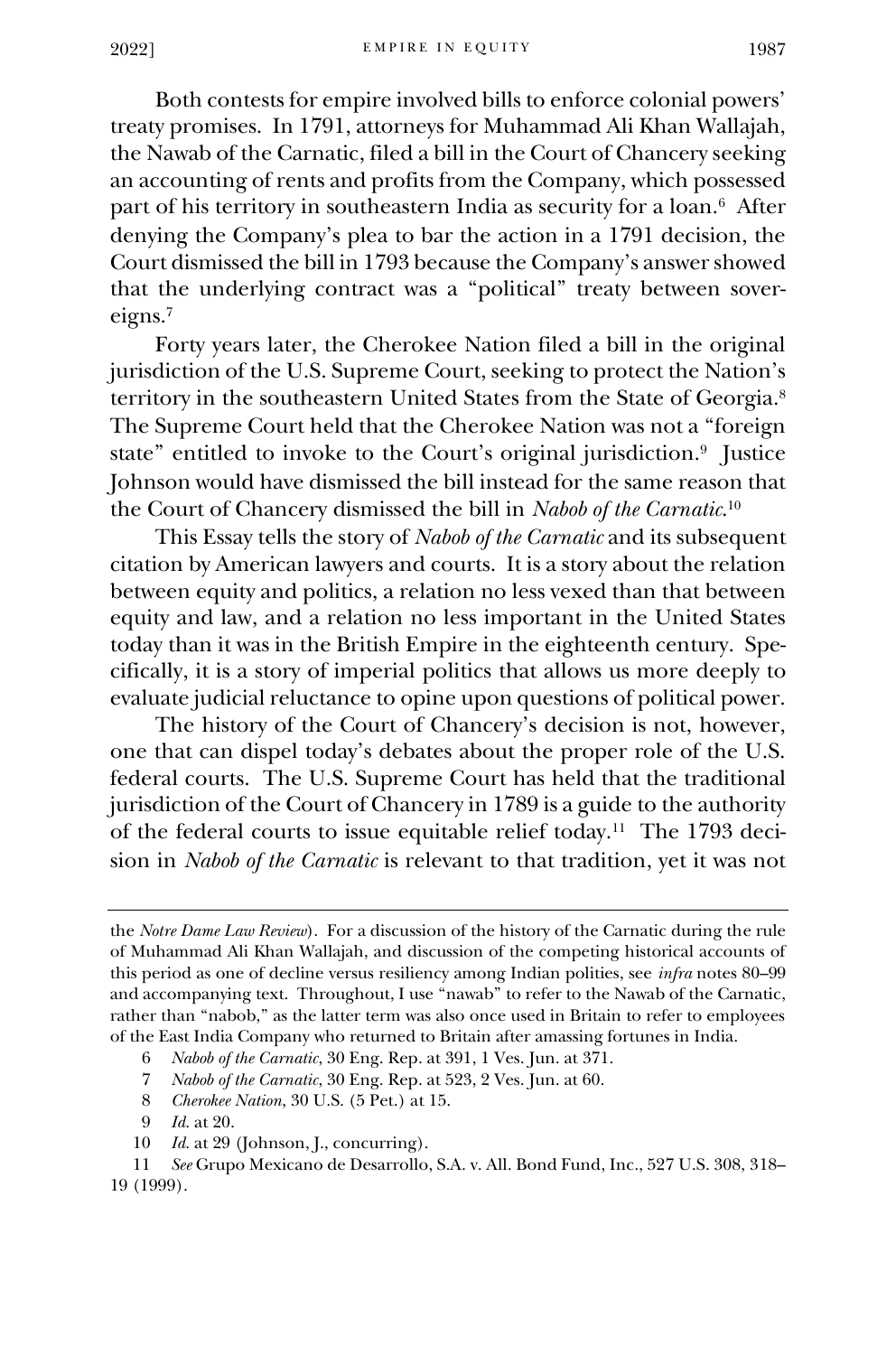clear then, as it is unclear now, how broadly or narrowly one should read Chancery's dismissal of the bill in that case.

The Court's brief reported decision stated a rule against judicial enforcement of "political" treaties."<sup>12</sup> It said nothing about political questions or political rights. The ground of decision was consistent with a traditional understanding of treaties as a matter of the Crown's prerogative.<sup>13</sup> A "treaty between two sovereigns," the Court reasoned in *Nabob of the Carnatic*, "is not a subject of private, municipal jurisdiction."<sup>14</sup> Over the course of the nineteenth century, however, *Nabob of the Carnatic* became a case about political rights and political questions. American lawyers and judges debated its proper interpretation in some of the century's highest-profile controversies over political power.<sup>15</sup> Courts cited it in cases having nothing to do with international relations.<sup>16</sup> By the early-to-mid twentieth century, the case was cited as a even *the—*foundational political question case.<sup>17</sup> Justice Felix Frankfurter called it a "celebrated decision" in his 1962 dissenting opinion

14 *Nabob of the Carnatic*, 30 Eng. Rep. at 523, 2 Ves. Jun. at 60.

15 *See* Georgia v. Stanton, 73 U.S. (6 Wall.) 50, 71 & n.† (1867) (citing *Nabob of the Carnatic* when dismissing Georgia's bill to enjoin the U.S. Secretary of State and two U.S. Army generals from implementing the Reconstruction Acts following the Civil War); Luther v. Borden, 48 U.S. (7 How.) 1, 56 (1849) (Woodbury, J., dissenting) (agreeing with the Court's majority that judges must defer to "the proper political powers" on certain "grave political questions" arising from Dorr's Rebellion in Rhode Island and citing *Nabob of the Carnatic* to support that conclusion); Rhode Island v. Massachusetts, 37 U.S. (12 Pet.) 657, 740 (1838) (citing *Nabob of the Carnatic* to support jurisdiction in an intersovereign dispute over territorial boundaries); *Cherokee Nation*, 30 U.S. (5 Pet.) at 29 (Johnson, J., concurring) (citing *Nabob of the Carnatic* in support of dismissing Cherokee Nation's suit to enjoin Georgia from encroaching upon its territory).

16 *See, e.g.*, Werts v. Rogers, 28 A. 726, 736–37 (N.J. 1894) ("In the case of Nabob of Carnatic v. East India Co., 1 Ves. Jr. 371, 2 Ves. Jr. 56, it was held that the question presented was political, and involved no private rights.").

17 *See* Maurice Finkelstein, *Further Notes on Judicial Self-Limitation*, 39 HARV. L.REV. 221, 240 (1925) ("It is important to understand the *Nabob* case, and to realize that it laid the foundation for the doctrine that the courts will not interfere with political questions . . . .").

<sup>12</sup> *Nabob of the Carnatic*, 30 Eng. Rep. at 523, 2 Ves. Jun. at 60; *see also Nabob of Arcot*, 29 Eng. Rep. at 849, 4 Bro. C.C. at 198 (1793) (reporting that Court of Chancery's decision "went on the facts disclosed by the Company's last answer, by which it appeared, that the whole was a political transaction"). For discussion of the grounds of decision and its potential implications concerning political questions or political rights, see *infra* notes [133](#page-18-0)–[157](#page-21-0) and accompanying text.

<sup>13</sup> William S. Holdsworth, *The Relation of English Law to International Law*, 26 MINN. L. REV. 141, 141–42 (1942) (noting that during the sixteenth and seventeenth centuries, "rules of international law were regarded as matters which concerned the Crown, and fell within its wide prerogative in relation to foreign affairs," but explaining that by the eighteenth century common lawyers had begun to question this understanding).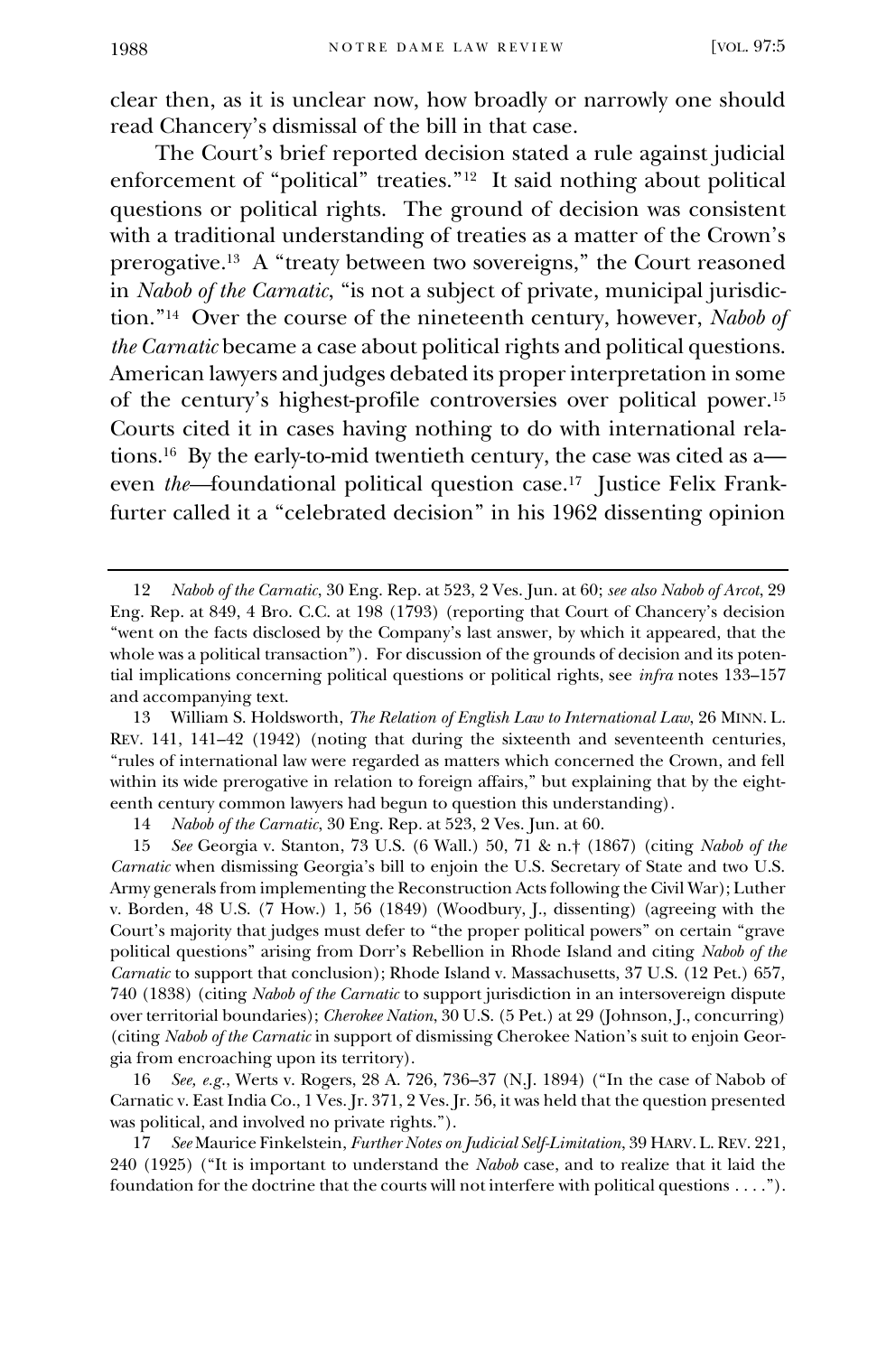in *Baker v. Carr*.<sup>18</sup> After the *Baker* Court held that political rights were justiciable,<sup>19</sup> however, *Nabob of the Carnatic* all but disappeared from discussions of the jurisdiction of the federal courts.<sup>20</sup>

Even so, the federal courts have not entirely shaken the notion that equity should stay out of contests for empire. It echoes in the modern political question doctrine, which holds that partisan gerrymandering, while "nothing new," is nothing that the courts can review.<sup>21</sup> And though the nineteenth-century distinction between civil and political rights has faded, $22$  the influence of the principle that equity will not protect political rights still lingers in the law of standing in the federal courts.<sup>23</sup>

The principle that equity should not settle contests over political power sounds sensible enough. Yet *Nabob of the Carnatic* and its subsequent citations are evidence that, as with any principle, this one takes some of its sense from the politics that shaped—and sustain—it.

In 1793, those politics were imperial politics. *Nabob of the Carnatic*  contributed to the development of doctrine that aimed (and struggled) to distinguish political rights, which equity would not protect, from property rights, which equity would vindicate.<sup>24</sup> This doctrine

Scholars would repeat Professor Finkelstein's claim up through the 1970s. *See, e.g.*, Edwin B. Firmage, *The War Powers and the Political Question Doctrine*, 49 U. COLO. L. REV. 65, 68 (1977) (arguing that a political question concept in *Nabob of the Carnatic* "was brought to America as part of the common law").

<sup>18</sup> *See* Baker v. Carr, 369 U.S. 186, 288 n.21 (1962) (Frankfurter, J., dissenting) (labeling *Nabob of the Carnatic* a "celebrated decision").

<sup>19</sup> *Id.* at 209 (majority opinion) ("Of course the mere fact that the suit seeks protection of a political right does not mean it presents a political question."). It was not the first time the Court had held that political rights were judicially enforceable. *See* Snowden v. Hughes, 321 U.S. 1, 11 (1944) ("Where discrimination is sufficiently shown, the right to relief under the equal protection clause is not diminished by the fact that the discrimination relates to political rights."). *Baker* involved political rights with respect to elections and the political process, not the sort of political rights to territorial sovereignty that were implicated in cases such as *Nabob of the Carnatic* and *Cherokee Nation*. *See infra* not[e 203](#page-28-0) and accompanying text.

<sup>20</sup> No federal court has cited *Nabob of the Carnatic* in a published opinion since 1964. *See* Hearne v. Smylie, 225 F. Supp. 645, 653 (D. Idaho 1964), *rev'd*, 378 U.S. 563 (1964).

<sup>21</sup> Rucho v. Common Cause, 139 S. Ct. 2484, 2494–96 (2019).

<sup>22</sup> *See* Mark Tushnet, *Civil Rights and Social Rights: The Future of the Reconstruction Amendments*, 25 LOY. L.A. L. REV. 1207, 1207 (1992).

<sup>23</sup> *See* Saginaw Cnty. v. STAT Emergency Med. Servs., Inc., 946 F.3d 951, 957 (6th Cir. 2020).

<sup>24</sup> *See* 14 RULING CASE LAW § 66 (William M. McKinney & Burdett A. Rich eds., 1916) ("[W]hile it is true that the familiar rule requiring the existence of a property right to justify the granting of [equitable] relief is generally adhered to, yet, in many instances, it seems as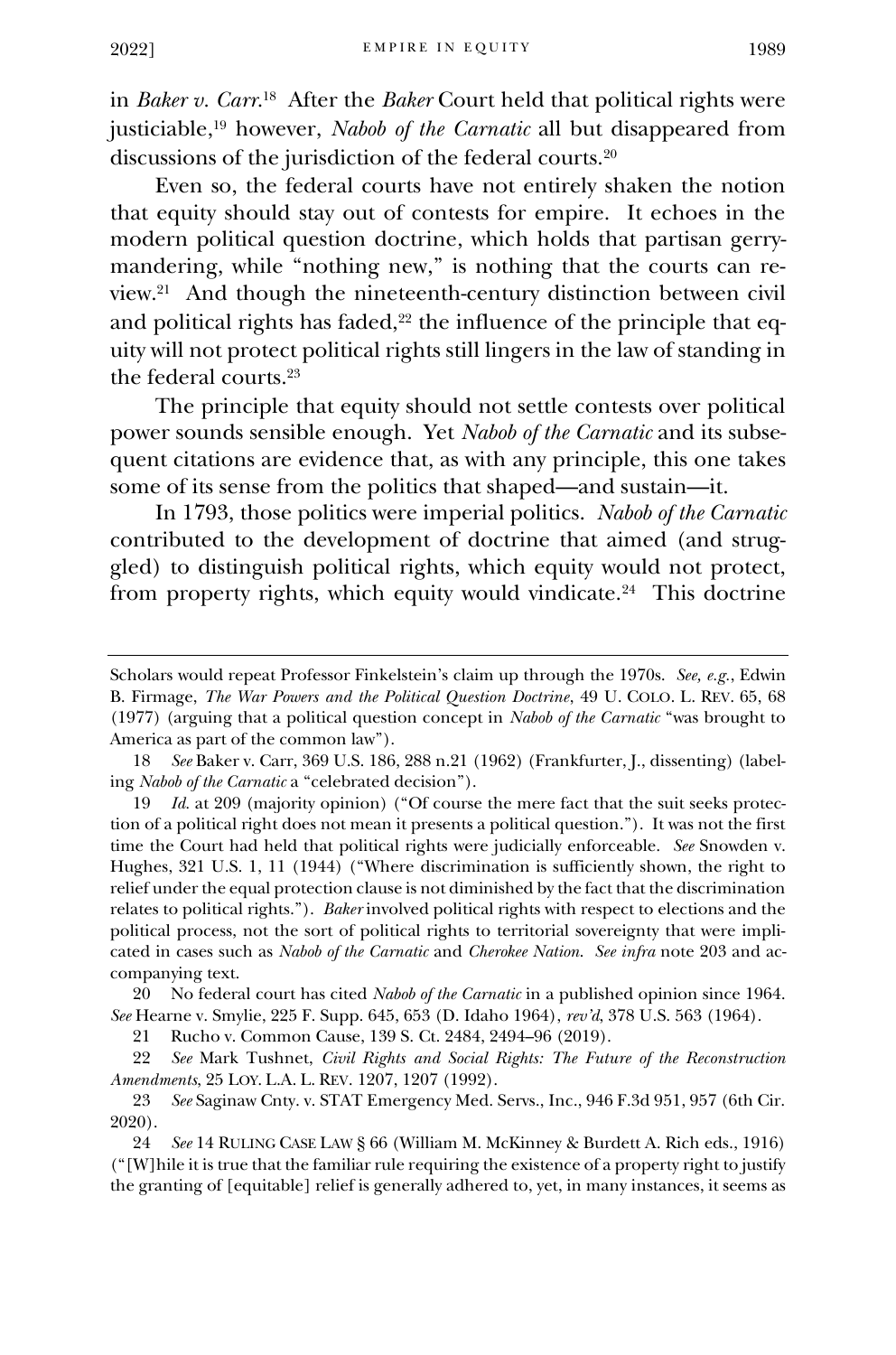tried to avoid questions of sovereignty beyond equity's capacity to address. But far from avoiding questions of sovereignty, the Court of Chancery addressed them in *Nabob of the Carnatic*. Most obviously, in dismissing the bill, the Court held that the East India Company had authority to act as "independent state" within India.<sup>25</sup> As Muhammad Ali Khan Wallajah's court chronicler once put it, the Company began as "merchants" and ended up as "rulers."<sup>26</sup> More subtly, but no less importantly, the Court's holding that "political" treaties are not "a subject of private, municipal, jurisdiction"<sup>27</sup> supported the British Empire—an empire that was built through treaties<sup>28</sup>—against colonized peoples' competing claims of sovereignty. As we shall see, the Court addressed questions of political power in the course of disclaiming jurisdiction.<sup>29</sup> In avoiding a contest for empire, equity lent a hand to its construction.

# I. EQUITY AND POLITICAL POWER

In 1916, the editors of *Ruling Case Law*, a once-widely-cited treatise billed as "a compendium of the entire body of law,"<sup>30</sup> stated a "general rule that a court of equity has no jurisdiction in matters of a political nature," and, therefore, that "no injunction to protect a person in the enjoyment of a political right or to assist him in acquiring such a right will be granted."<sup>31</sup> The first citation for this general rule was the U.S. Supreme Court's 1867 decision in *Georgia v. Stanton*, which in turn offered *Nabob of the Carnatic* as its first citation for the "distinction between judicial and political power."<sup>32</sup>

31 *See* 14 *id.* § 76 (1916).

if such adherence were only superficial . . . ."); *id.* § 76 (identifying "general rule that a court of equity has no jurisdiction in matters of a political nature").

<sup>25</sup> Nabob of the Carnatic v. E. India Co. (1793) 30 Eng. Rep. 521, 523; 2 Ves. Jun. 56, 60.

<sup>26</sup> *See* 1 BURHAN IBN HASAN, TUZAK-I-WALAJAHI, SOURCES OF THE HISTORY OF THE NAWWABS OF THE CARNATIC x (S. Muhammad Husayn Nainar trans., 1934).

<sup>27</sup> *Nabob of the Carnatic*, 30 Eng. Rep. at 523, 2 Ves. Jun. at 60.

<sup>28</sup> *See* Robert Travers, *A British Empire by Treaty in Eighteenth-Century India*, *in* EMPIRE BY TREATY: NEGOTIATING EUROPEAN EXPANSION, 1600–1900, at 132, 132 (Saliha Belmessous ed., 2015) (discussing "emergence of a novel style of 'empire by treaty' in India during the second half of the eighteenth century").

<sup>29</sup> *See infra* note 212 and accompanying text.

<sup>30</sup> *See* 1 RULING CASE LAW, *supra* note 24, at vii (1914).

<sup>32</sup> 73 U.S. (6 Wall.) 50, 71 & n.† (1867) (citing Nabob of the Carnatic v. East India Co. (1791) 30 Eng. Rep. 391, 393–402; 1 Ves. Jun. 371; 375–93).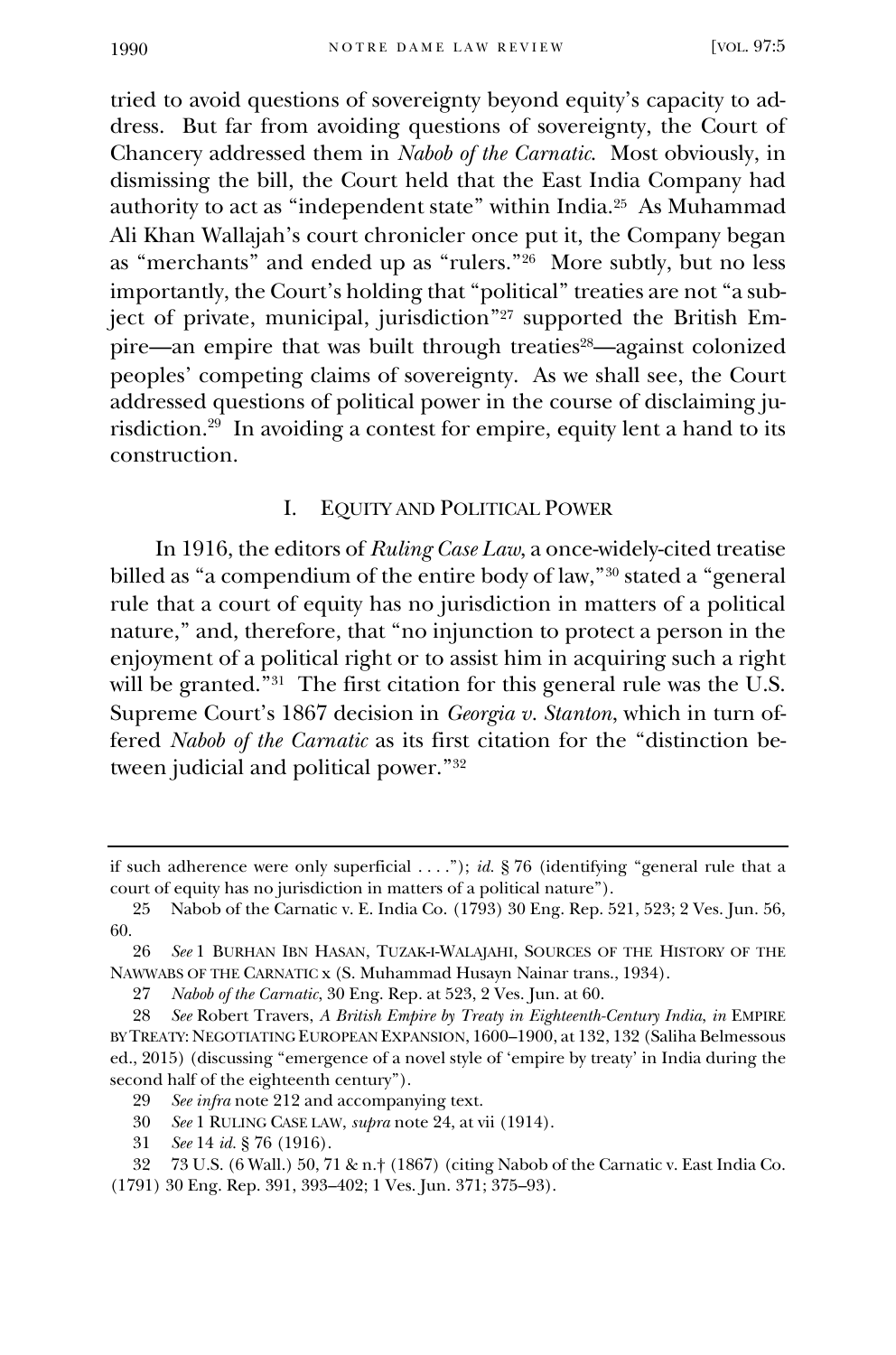*Nabob of the Carnatic* thus plays an important role in the story that equity tells itself about political power. The Court of Chancery's traditional office was to protect property rights.<sup>33</sup> This was a necessary constraint on equity's sweeping authority to craft remedies. Political rights—that is, rights that "pertain solely to the political administration of government"—are not property rights.<sup>34</sup> Therefore, they are not within the traditional jurisdiction of equity.

In this story, *Nabob of the Carnatic*, decided only four years after the Judiciary Act of 1789, is relevant to the jurisdiction of the federal courts today. Article III of the U.S. Constitution extends the federal "judicial Power" to various "Cases" and "Controversies," including "to all Cases, in Law and Equity" arising under federal law.<sup>35</sup> Among the earliest federal statutes, the Judiciary Act of 1789 afforded federal courts "cognizance" of some "suits of a civil nature . . . in equity."<sup>36</sup> The Supreme Court has stated that "[t]he suits in equity of which the federal courts have had 'cognizance' ever since 1789 constituted the body of law which had been transplanted to this country from the English Court of Chancery."<sup>37</sup> Both the Court and lower federal courts have cited *Nabob of the Carnatic* as evidence of that the Court of Chancery traditionally would not have answered political questions or protected political rights.<sup>38</sup>

#### II. CONTESTS FOR EMPIRE

The Court of Chancery decided *Nabob of the Carnatic* in a time of turmoil for the British Empire. The decade before, Britain lost thirteen of its North American colonies. Since then, it had allied with some Indian sovereigns and battled with others who had in turn allied

<sup>33</sup> *See, e.g.*, *In re* Sawyer, 124 U.S. 200, 213 (1888).

<sup>34</sup> Fletcher v. Tuttle, 37 N.E. 683, 688 (Ill. 1894).

<sup>35</sup> U.S. CONST., art. III § 2, cl. 1.

<sup>36</sup> Judiciary Act of 1789, § 11, ch. 20, 1 Stat. 73, 78.

<sup>37</sup> Guar. Tr. Co. of N.Y. v. York, 326 U.S. 99, 105 (1945); *see also* Grupo Mexicano de Desarrollo, S.A. v. All. Bond Fund, Inc., 527 U.S. 308, 318–19 (1999).

<sup>38</sup> *See* Georgia v. Stanton, 73 U.S. (6 Wall.) 50, 71 n.† (1867); Hearne v. Smylie, 225 F. Supp. 645, 653–54 (D. Idaho 1964), *rev'd*, 378 U.S. 563 (1964) ("It seems no overstatement to say that in 1789, the High Court of Chancery would have been greatly shocked at the suggestion that equity might afford injunctive relief under the facts at bar.").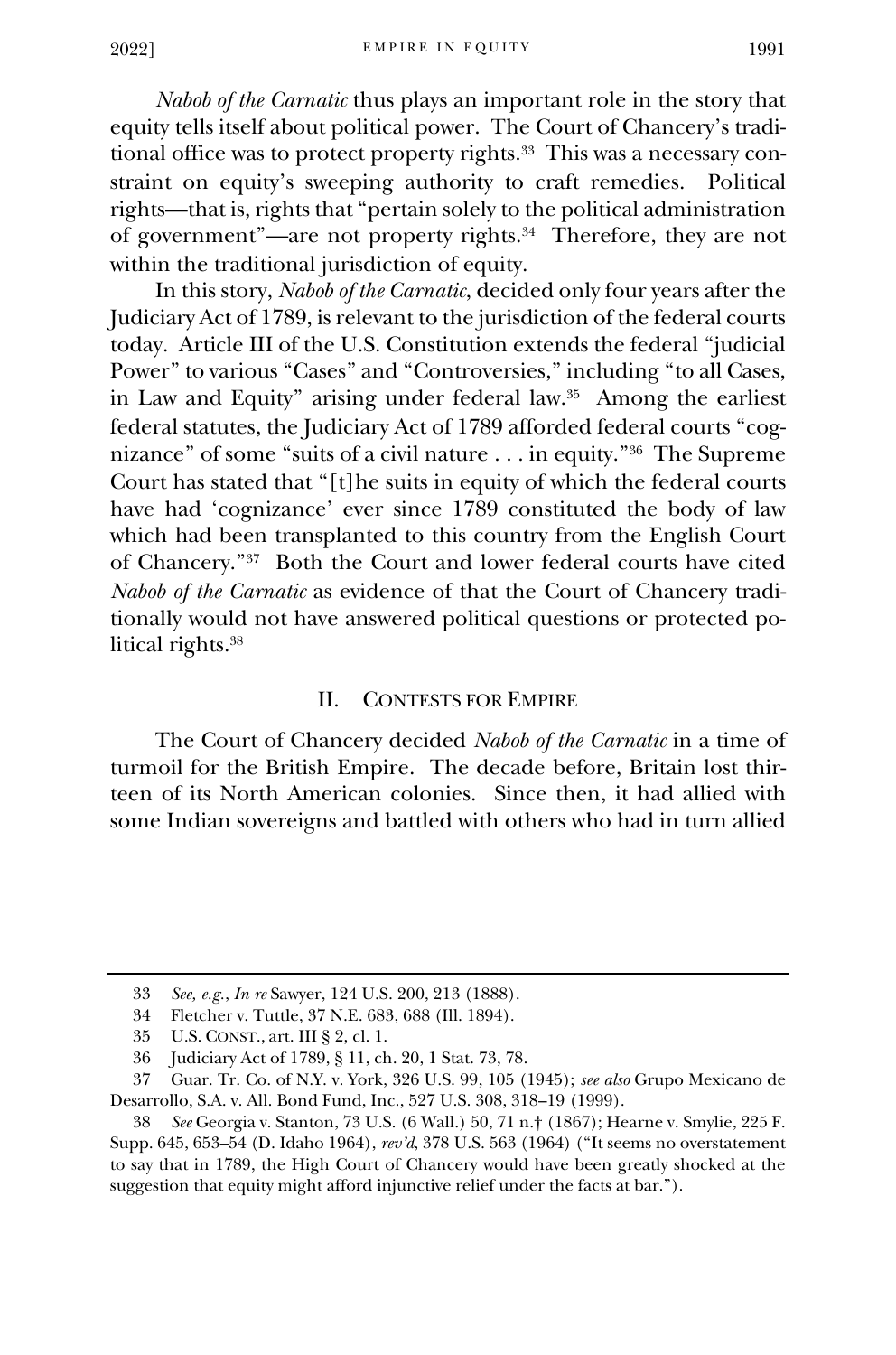with the French.<sup>39</sup> January 28, 1793, the date of Chancery's final decision in *Nabob of the Carnatic*, <sup>40</sup> was one week after revolutionaries executed Louis XVI in France, and just a few days before the French Republic declared war on Britain.<sup>41</sup> Already by this time, the rank corruption of the British East India Company and many of its leading officials had become apparent and politically explosive in the imperial metropole.<sup>42</sup>

At the center of much this controversy was Muhammad Ali Khan Wallajah, the Nawab of the Carnatic. By the account of *Tuzak-i Wallajahi*, the Nawab's official court chronicle, he had "helped and protected the English whenever they were in trouble," drawing them into the complex hierarchies of political power within the Mughal Empire.<sup>43</sup> The "bond of union between" him and the British "was a brotherly treaty," one that the British Crown had promised would be "permanent and firm."<sup>44</sup>

In the late 1740s and early 1750s, Muhammed Ali battled with Chanda Sahib, a Nawayat prince allied with the French East India Company, for control of the Carnatic, a region in what today is eastern Tamil Nadu.<sup>45</sup> Muhammed Ali had provided the British with military support before, and now he allied with the British East India Company in his fight for the nawabship of the Carnatic.<sup>46</sup> The Company's troops, under command of Robert Clive, then an office clerk and "and parttime soldier" and later the first British Governor of Bengal,<sup>47</sup> helped

<sup>39</sup> **JOHN KEAY, INDIA: A HISTORY 397 (2000).** 

<sup>40</sup> *See* Nabob of the Carnatic v. East India Co., (1793) 30 Eng. Rep. 521; 2 Ves. Jun. 56; Nabob of Arcot v. E. India Co. (1793) 29 Eng. Rep. 841; 4 Bro. C.C. 181.

<sup>41</sup> *See* WILLIAM DOYLE, THE FRENCH REVOLUTION: A VERY SHORT INTRODUCTION 52(2001) (explaining that "on 21 January 1793 the former king [Louis XVI] went to public execution," and that "[w]ithin days of the execution Great Britain and the Dutch Republic joined the Republic's enemies"); Kevin H. O'Rourke, *The Worldwide Economic Impact of the French Revolutionary and Napoleonic Wars, 1793–1815*, 1 J. GLOBAL HIST. 123, 125 (2006) ("[O]n 1 February 1793, the French National Convention declared war on Great Britain.").

<sup>42</sup> *See* NICHOLAS B. DIRKS, THE SCANDAL OF EMPIRE: INDIA AND THE CREATION OF IM-PERIAL BRITAIN 77 (2006) (discussing Edmund Burke's "fiery speech about the corruption represented by the collusion between the nawab of Arcot and his creditors," which Burke delivered on February 28, 1785).

<sup>43</sup> 2 HASAN, *supra* note 26, at 51.

<sup>44</sup> 1 *id.* at 106, 124.

<sup>45</sup> R.P. Jackson, *Muhammad Ali, Nawab of the Carnatic (1752–1795 A.D.) and His Copper Coins*, 10 THE NUMISMATIC CHRONICLE AND JOURNAL OF THE ROYAL NUMISMATIC SOCIETY 146, 148 (1910).

<sup>46</sup> KEAY, *supra* note 39, at 379.

<sup>47</sup> *Id.*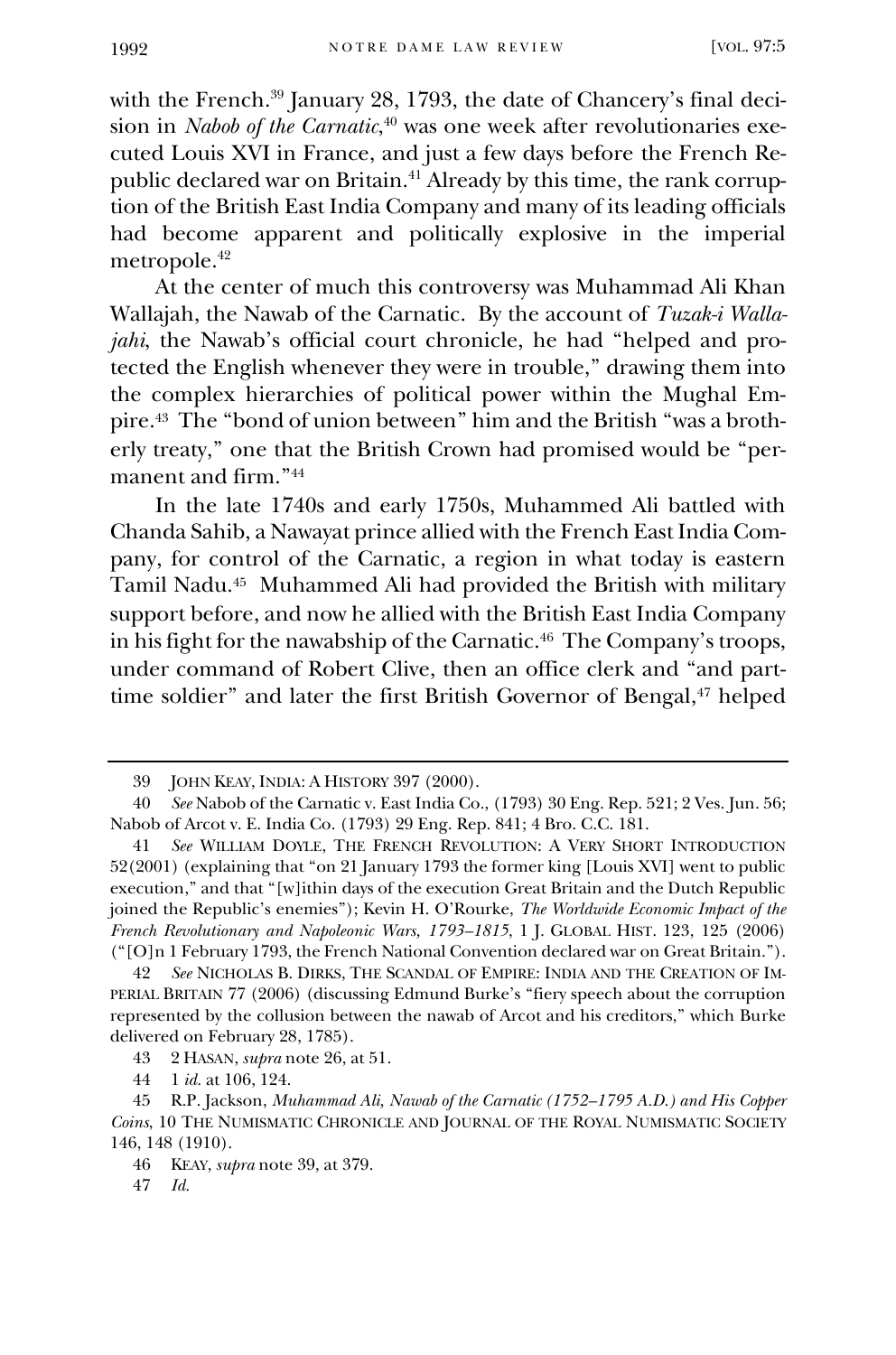Muhammed Ali's forces prevail and secure control of the Carnatic.<sup>48</sup> The Company's aid was dearly bought, however. The Nawab borrowed more and more from Company officials at usurious rates, spent more and more to purchase the favor of members of the English Parliament,<sup>49</sup> and mortgaged more and more of the Carnatic, till it all came crashing down.

## *A. Imperial Conflicts on Two Continents*

The Court of Chancery's decision in *Nabob of the Carnatic* was not the only writing about the Carnatic to circulate in nineteenth-century America. To the contrary, imperial conflicts in the Carnatic were known to Revolutionary-era Americans and even romanticized in meter and rhyme. As late as 1893, attendees at the annual meeting of the General David Humphreys Branch of the Connecticut Society of the Songs of the American Revolution were subjected to one such poem, a reading from the works of Philip Freneau, "Poet-Laureate of the American Revolution."<sup>50</sup> Freneau's middling verse included these lines about a Pennsylvania privateer that defeated British warships at the Battle of Delaware Bay in 1782:

From an Eastern Prince she takes her name,

Who smit with freedom's sacred flame,

Usurping Britons brought to shame,

His country's wrongs avenging.<sup>51</sup>

The ship was the *Hyder Ally*, <sup>52</sup> and its namesake was Haider Ali, the Sultan of Mysore,<sup>53</sup> whose armies repeatedly defeated British forces in the Carnatic between the late 1760s and early 1780s.<sup>54</sup> Revolutionary-

52 *See* ALLEN, *supra* note 51, at 588–91.

<sup>48</sup> *See* Wibulsilp, *supra* note 5, at 30–31.

<sup>49</sup> *See* DIRKS, *supra* note 42, at 61–80 (2006); N.S. RAMASWAMI, POLITICAL HISTORY OF CARNATIC UNDER THE NAWABS 11–12 (1984).

<sup>50</sup> SAMUEL E. BARNEY, SONGS OF THE REVOLUTION: A PAPER READ BEFORE THE GEN-ERAL DAVID HUMPHREYS BRANCH OF THE CONNECTICUT SOCIETY OF THE SONS OF THE AMER-ICAN REVOLUTION 15 (1893) (labeling Freneau the "poet-laureate of the American Revolution").

<sup>51</sup> *Id.* at 11 (reproducing Philip Freneau's poem "Sailor's Invitation"). For a description of the Battle of Delaware Bay, see 2 GARDNER W. ALLEN, A NAVAL HISTORY OF THE AMERICAN REVOLUTION 588–91 (1913).

<sup>53</sup> *See* Blake Smith, *Revolutionary Heroes*, AEON (Dec. 7, 2016), https://aeon.co/essays /why-american-revolutionaries-admired-the-rebels-of-mysore [https://perma.cc/6M8N-ZJFS]. The Sultan of Mysore's name is occasionally spelled "Haider."

<sup>54</sup> *See* KEAY, *supra* note 39, 395–97.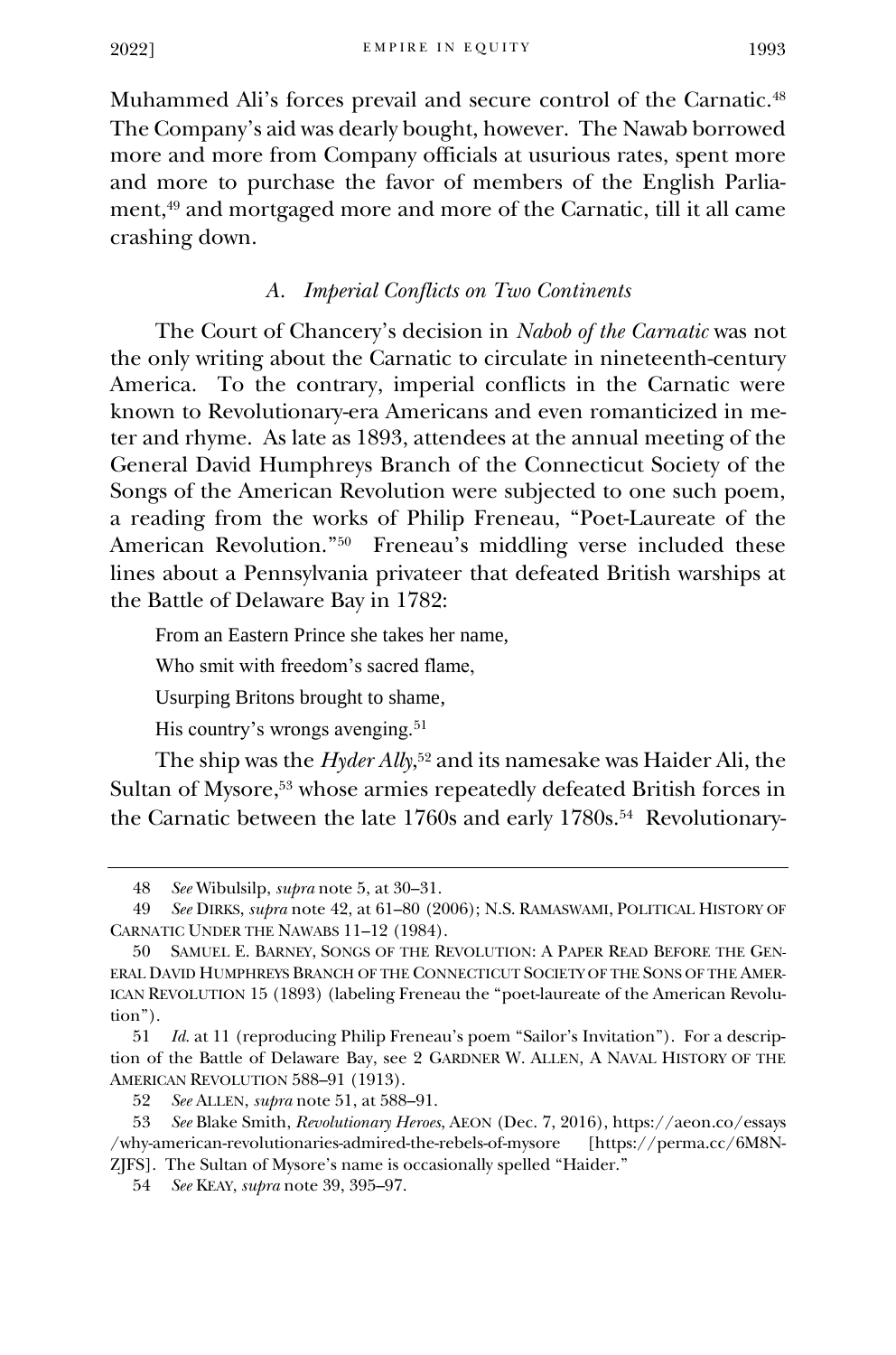era Americans followed the news from the Mysore wars. A year after declaring independence, for instance, the U.S. Continental Congress even "contemplated sending troops" to aid Mysore and its French allies against the British in India.<sup>55</sup>

 But the Americans would not join the conflict in India. Instead, after the Thirteen Colonies' successful revolution in North America, the British consolidated their empire in India,<sup>56</sup> and U.S. trade with India "flourished" over the next half-century.<sup>57</sup> For more than a decade after their successful revolution, Americans would continue to discuss Mysore's wars against the British,<sup>58</sup> with the odd "tribute" here and there to Haidar Ali, one of which found its way into the North Carolina courts.<sup>59</sup>

That strange case—involving a racehorse that shared its Mysorean namesake with the ship celebrated by Freneau's verse<sup>60</sup>—was decided the same year as another case that proved far more important for American law. The year was 1793, the case was *Nabob of the Carnatic v. East India Company*, and the struggle for empire in India was at the heart of the matter.<sup>61</sup>

#### *B. The Mughal Empire and the East India Company*

The story behind *Nabob of the Carnatic* is one of rampant corruption in the building of a British "empire by treaty" in India.<sup>62</sup> From 1600 to 1858, the Company led that imperial project, which began in

<sup>55</sup> Smith, *supra* note 53.

<sup>56</sup> *See* P.J. MARSHALL, THE MAKING AND UNMAKING OF EMPIRES: BRITAIN, INDIA AND AMERICA C. 1750–1783, at 377 (2005).

<sup>57</sup> *See* Rajender Kaur & Anupama Arora, *India in the American Imaginary, 1780s–1880s*, *in* INDIA IN THE AMERICAN IMAGINARY, 1780s–1880s, at 3–4 (Anupama Arora & Rajender Kaur eds., 2017).

<sup>58</sup> *See id.* at 4–5.

<sup>59</sup> Smith, *supra* note 53 (noting Williams v. Cabarrus, 1 N.C. (Mart.) 54, 54–56 (1793) (discussing testimony as to whether the racehorse "Hyder Ali" had "run unfairly" in a race against "the Centinel")).

<sup>60</sup> *See* BARNEY, *supra* note 50, at 11.

<sup>61</sup> Nabob of the Carnatic v. E. India Co. (1793) 30 Eng. Rep. 521; 2 Ves. Jun. 56.

<sup>62</sup> *See* Robert Travers, *A British Empire by Treaty in Eighteenth-Century India*, *in* EMPIRE BY TREATY: NEGOTIATING EUROPEAN EXPANSION, 1600–1900, at 132, 132 (Saliha Belmessous ed., 2015) (discussing "emergence of a novel style of 'empire by treaty' in India during the second half of the eighteenth century"); DIRKS, *supra* note 42, at 61 ("While the story of the debts of the nawab of Arcot [also known as the Nawab of the Carnatic] rarely figures importantly in imperial histories of the conquest of India, it was in fact of critical significance for several reasons . . . .").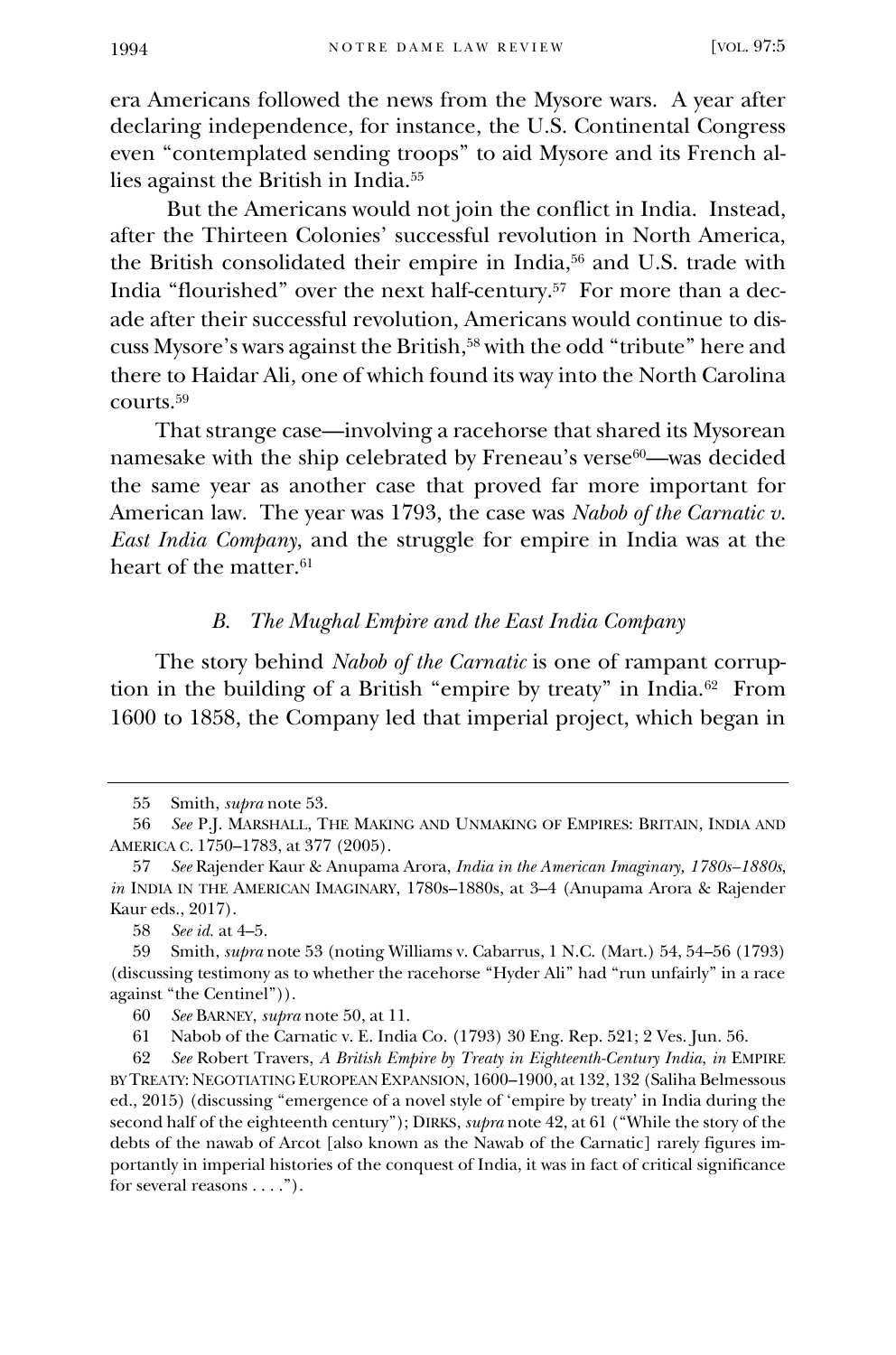earnest when it sent Sir Thomas Roe to seek trading privileges from the Mughal Emperor Nur-ud-din Muhammad Salim, known as Emperor Jahangir.<sup>63</sup>

The Company's first ambassador to the Mughal Empire was more boastful than successful. Roe would report that the Emperor "neuer vsed any Ambassadour with so much respect."<sup>64</sup> In fact, Roe and his embassage were "shoved into a substandard accommodation," rooms that were "'no bigger than ovens, . . . [with] no light but the door.'" 65 The message Roe took home was that the Company would not profit by making "warre," but instead by negotiating the terms of a "quiett trade" with the Emperor.<sup>66</sup>

The Mughal Empire was the foremost power in South Asia when Emperor Jahangir denied the Company's request for preferential trade relations.<sup>67</sup> Its administration, military, and extensive public works were funded by agricultural taxation of the peasantry. 68 As it centralized authority, the Empire's complex bureaucracy confronted local resistance and "internal strife."<sup>69</sup> Over time, the system divided and layered authority under the Emperor, with various office holders whose legitimacy depended upon imperial recognition. These included various governors and deputies of the Emperor, such as the "nawabs," provincial Muslim governors who owed their legitimacy to imperial recognition.<sup>70</sup> Over time, some of these governors came to act more or less independently as they transformed their offices into

67 *See id.* at 16–18.

<sup>63</sup> *See* WILLIAM DALRYMPLE, THE ANARCHY: THE RELENTLESS RISE OF THE EAST INDIA COMPANY xxvi, 15–16 (2019). The Company was founded and chartered in 1600. *Id.* at 9. In the aftermath of an 1857 uprising, which is now known in India as the "First War of Independence," Parliament ended company rule in India *See id.* at 391; *see also* Government of India Act 1858, 21 & 22 Vict. c. 106, (Gr. Brit.).

<sup>64</sup> Letter of Sir Thomas Roe to Lord Carew (Jan. 17, 1615), *in* 1 THE EMBASSY OF SIR THOMAS ROE TO INDIA, 1615–1619, at 110, 112 (William Foster ed., 1899).

<sup>65</sup> DALRYMPLE, *supra* note 63, at 18.

<sup>66</sup> *Id.* at 20.

<sup>68</sup> KEAY, *supra* note 39, at 325. Though "[t]he Mughal assessment was supposed to have been determined as a large fraction (one-third or one-half) of the average yield of a large number of (mainly rain-fed and highly variable) crops converted into money values," records of the tax assessments are "sometimes inaccurate," assessments "periodically changed," and "actual collections [were sometimes in some areas] less than" what was assessed. Sumit Guha, *Rethinking the Economy of Mughal India: Lateral Perspectives*, 58 J. ECON. & SOC. HIST. ORIENT 532, 548–49 (2015).

<sup>69</sup> KEAY, *supra* note 39, at 325–28.

<sup>70</sup> *Id.* at 362–63.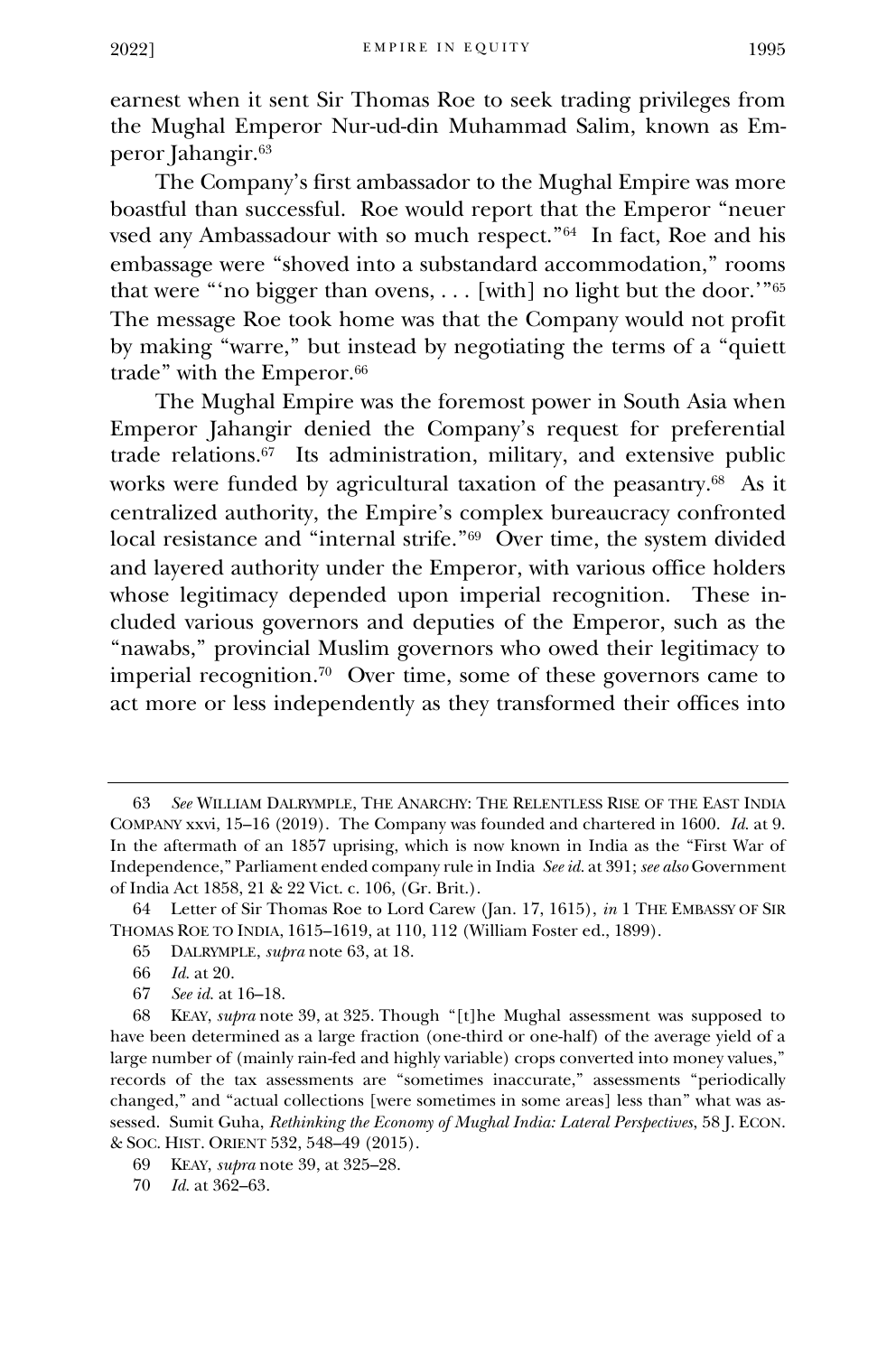hereditary monarchies.<sup>71</sup> As Muhammad Ali's court chronicle put it, the "empire . . . had been divided."<sup>72</sup>

The East India Company would obtain its own recognition from Mughal Emperor Shah Allam II in 1765, who made the Company the *diwan* of Bengal, an office that afforded it territorial authority within the Mughal system of divided sovereignty.<sup>73</sup> The Mughal Emperor was not the only sovereign to afford the Company sovereignty or something like it. As Muhammad Ali well understood, the Company had gone from "merchants to the . . . rank of rulers."<sup>74</sup> Within the British Empire, it developed into a "Company-State"<sup>75</sup> that used treaties and violence to enrich its owners and officials. It was a subject and yet an agent of the sovereign Crown, one that (from 1661 onwards) had a charter to enter into treaties.<sup>76</sup> By the late eighteenth century, according to one Company official, the Company's governor-general in India was "firing off treaties at every man like a blunderbuss."<sup>77</sup> Under company policy, that is, the line between "warre" and "a quiett trade"<sup>78</sup> became rather difficult to draw.

#### III. EMPIRE IN THE ENGLISH COURT OF CHANCERY

Were matters of war and peace or those of trade the subject of the Company's 1781 treaty with the Nawab of the Carnatic? The Company's counsel would put this question to the Court of Chancery in pleading for a dismissal of the bill in *Nabob of the Carnatic v. East India Company*.

War in the Carnatic led to the filing of the bill. The eighteenth century saw intense conflicts among South Asian polities as the Mughal Empire's power waned, including between Mysore under Haidar Ali

<sup>71</sup> *Id.* Muhammad Ali, for instance, asserted his "hereditary right to the administration of this kingdom" during his conflict with Chanda Sahib for control of the Carnatic. Wibulsilp, *supra* note 5, at 48.

<sup>72</sup> 2 HASAN, *supra* note 26, at 145.

<sup>73</sup> *See* DALRYMPLE, *supra* note 63, at 208; KEAY, *supra* note 39, at 382.

<sup>74</sup> 1 HASAN, *supra* note 26, at 104–06.

<sup>75</sup> PHILIP J. STERN, THE COMPANY-STATE: CORPORATE SOVEREIGNTY AND THE EARLY MODERN FOUNDATIONS OF THE BRITISH EMPIRE IN INDIA 3 (2011).

<sup>76</sup> Michael Mulligan, *The East India Company: Non-State Actor as Treaty-Maker*, *in* NON-STATE ACTORS AND INTERNATIONAL OBLIGATIONS 39, 39 (James Summers & Alex Gough eds., 2018).

<sup>77</sup> Travers, *supra* note 28, at 156 (quoting Henry St. George Tucker, who served as the Accountant General of the British East India Company).

<sup>78</sup> *See supra* note 61 and accompanying citation.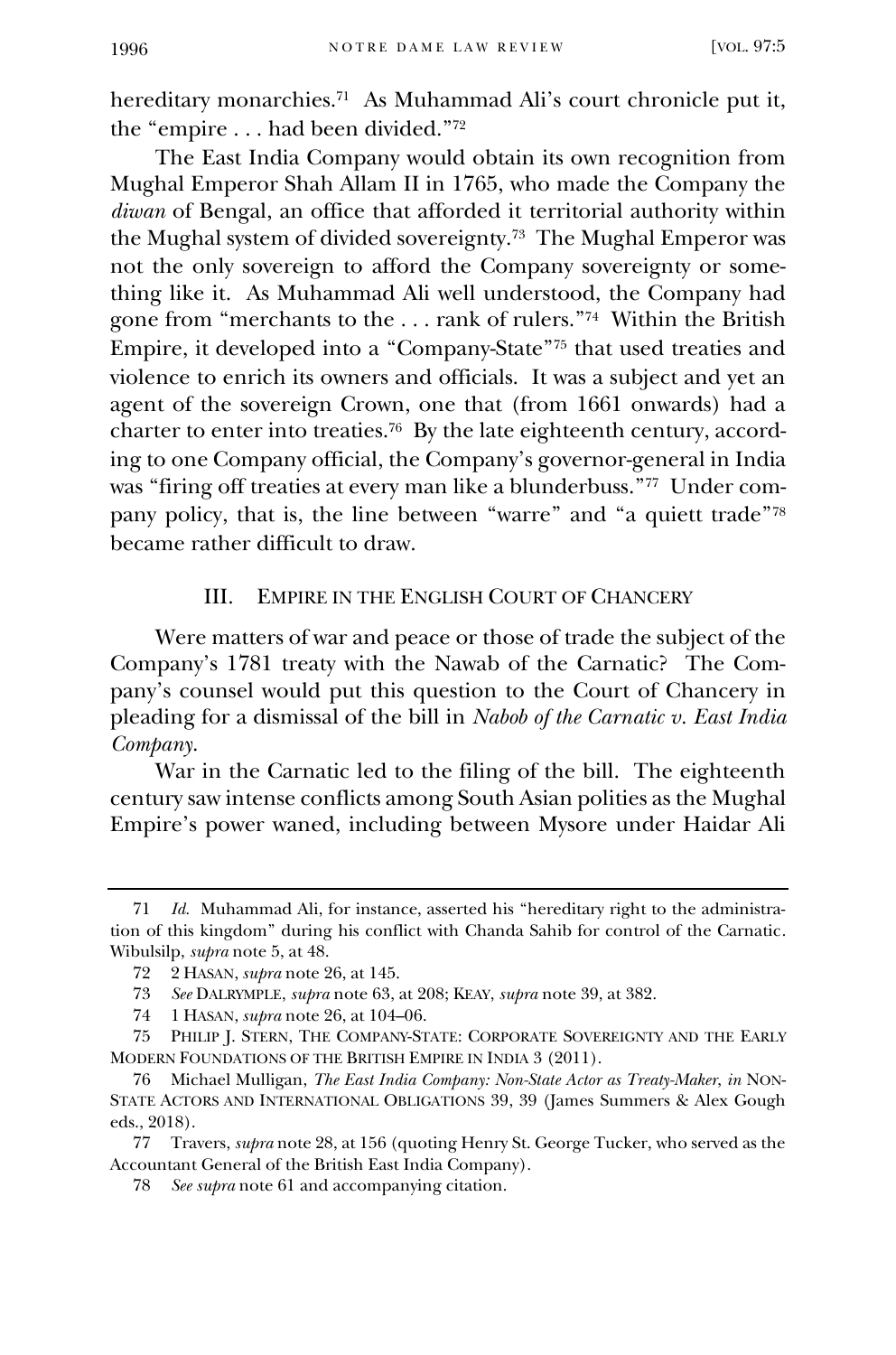2022] EMPIRE IN EQUITY 1997

and the Carnatic under Muhammed Ali Khan Wallajah.<sup>79</sup> During this period, Indian polities also fought with—and alongside—European powers, such as the British East India Company and the French East India Company.<sup>80</sup> The Carnatic was a "frontier zone" at the edge of the Mughal Empire, <sup>81</sup> a place of "periodic warfare" during the latter half of the eighteenth century, in part because of the Nawab's financial and military relationships with the Company.<sup>82</sup> The 1767–69 war between Mysore and the Carnatic was one example. 83 By the 1780s, the Nawab's "desperate attempt[s] to maintain the independence of his government"<sup>84</sup> led to the filing of the bill for relief in *Nabob of the Carnatic*. In 1791, Lord Chancellor Thurlow denied the Company's plea to bar the action in a 1791 decision.<sup>85</sup> After his dismissal from the bench, the commissioners discharging the office of chancellor dismissed the bill in 1793 because the Company's answer established that the underlying contract was a "political" treaty between sovereigns.<sup>86</sup>

# *A. Too Indebted to Fail?*

The Nawab had become indebted to both the Company and to individuals, many of them Company agents. There were many such

<sup>79</sup> Historians have staked out competing positions on this period in South Asia, with "imperial historical defenders of British rule" characterizing it as a time of collapse of Indian polities and European ascendancy in response to the "chaos" of the time, while more recent historians have seen it as a period during which particular polities persisted and even grew in political and economic power. *See* BURTON STEIN, A HISTORY OF INDIA 196 (David Arnold ed., 2d ed. 2010) (contrasting two views); *id.* at 197 ("In more recent work it has emerged that sustained and substantial, if uneven, economic growth and political development was more characteristic of the post-Mughal eighteenth century.").

<sup>80</sup> *See* HOLDEN FURBER, RIVAL EMPIRES OF TRADE IN THE ORIENT 1600–1800, at 125, 146–69 (1976) (stating that "the 1740s would open a duel for empire between the English and French culminating in the firm establishment of British power at the close of the century").

<sup>81</sup> Wibulsilp, *supra* note 5, at 3, 5.

<sup>82</sup> *See* DIRKS, *supra* note 42, at 65.

<sup>83</sup> *Id.* at 65 ("While a war with Mysore in 1767 began for defensive reasons, it was pursued in large part to protect financial interests."); *see also* Jim Phillips, *A Successor to the Moguls: The Nawab of the Carnatic and the East India Company, 1763–1785*, 7 INT'L HIST. REV. 364, 377 (1985) (discussing First Mysore War, "which was fought to acquire additional territory, and therefore additional revenue for the nawab which could increase the rate of debt repayment").

<sup>84</sup> Phillips, *supra* note 83, at 387.

<sup>85</sup> Nabob of the Carnatic v. E. India Co. (1791), 30 Eng. Rep. 391, 402; 1 Ves. Jun. 371, 393.

<sup>86</sup> Nabob of the Carnatic v. E. India Co. (1793), 30 Eng. Rep. 521, 523; 2 Ves. Jun. 56, 60.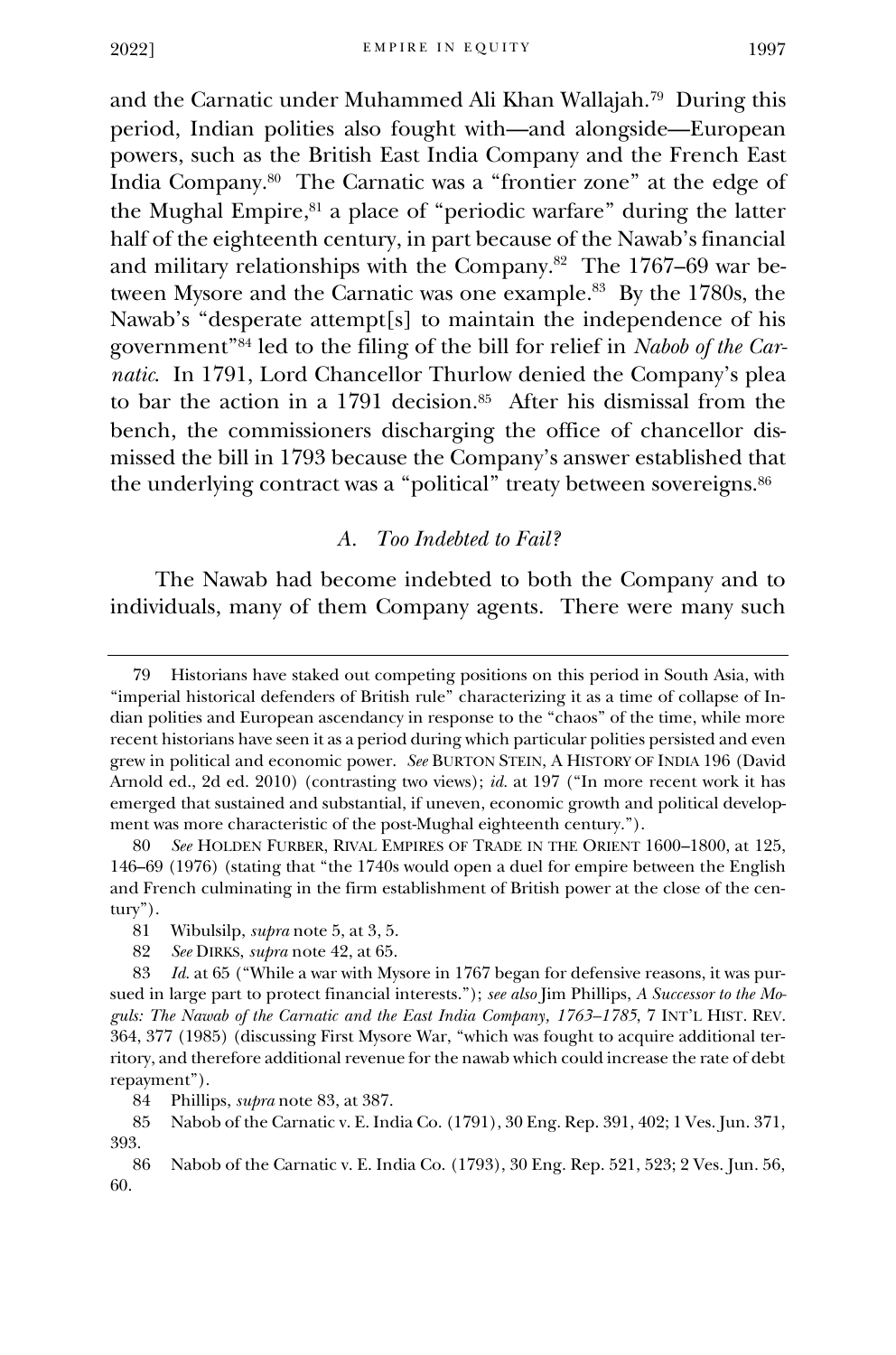creditors: "By 1766, almost every European in Madras was involved in some way with [the Nawab's] debts, either as creditors or as executors for others."<sup>87</sup> Some of his most "notorious" creditors were members of Parliament.<sup>88</sup> War, including conflicts with Mysore, was an engine of the Nawab's mounting debts.<sup>89</sup> To obtain repayments and secure their loans, the Company and Company officials often accepted rights to "tax farming," that is, rights to taxes paid by peasants within the Carnatic.<sup>90</sup>

The Nawab had apparently banked on being too indebted to fail. In his thunderous "Speech on the Nabob of Arcot's Debts" in 1785, Edmund Burke would describe the Nawab's network of debt as evidence of the Company's corruption, in which the Nawab played his assigned role.<sup>91</sup> Similarly, some historians treated him as having become a dependent puppet of the East India Company.<sup>92</sup> But more recent work has painted a nuanced picture in which "the great debts of the Nawab had to a great extent put him in a favorable position,"<sup>93</sup> one in which he was successful in consolidating territorial control until 1776.<sup>94</sup> It was only then that his creditors began seriously to question the security of their position and therefore sought greater influence over the internal administration of the Carnatic.<sup>95</sup>

In 1780, the Second Mysore War began and the Nawab faced possible defeat and the need to take on even more debt.<sup>96</sup> One year later the Nawab entered into a treaty with the East India Company assigning the revenues from his territory for the duration of the war.<sup>97</sup> The war

93 *See, e.g.*, Wibulsilp, *supra* note 5, at 34.

97 *Id.* 

<sup>87</sup> DIRKS, *supra* note 42, at 65.

<sup>88</sup> *Id.*

<sup>89</sup> *Id.*

<sup>90</sup> *See id.* at 62.

<sup>91</sup> Speech on Nabob of Arcot's Debts (Feb. 28, 1785), *in* 5 THE WRITINGS AND SPEECHES OF EDMUND BURKE: INDIA: MADRAS AND BENGAL: 1774-1785, at 478, 490 (P.J. Marshall & William B. Todd eds., 1981).

<sup>92</sup> *See* Wibulslip, *supra* note [5,](#page-1-0) at 33–43 (discussing East-India-Company records that imply that the Nawab had been reduced to a "puppet of the English East India Company" by the late 1700s).

<sup>94</sup> *See* Phillips, *supra* note 83, at 367.

<sup>95</sup> *Id.*

<sup>96</sup> *Id.* at 386.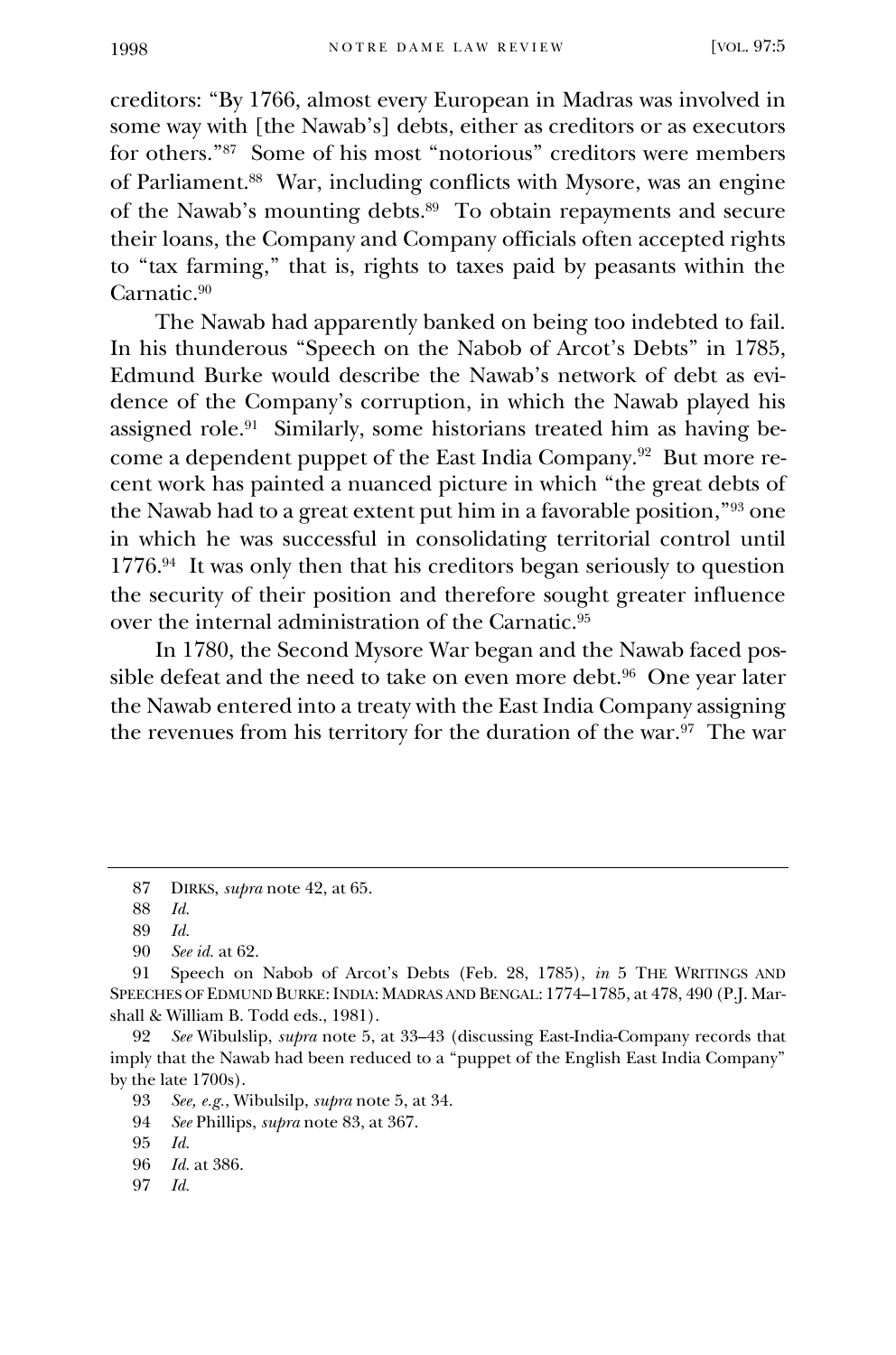2022] EMPIRE IN EQUITY 1999

ended in 1784 with a treaty between Mysore and the Company restoring the status quo prior to the war.<sup>98</sup> But the Company's new Governor in Madras was not willing to resume the status quo in the Carnatic. Instead, the Company held onto the assignment of rights in the Carnatic, prompting the Nawab to direct his attorneys and agents in London to lobby the Company's officials there and Parliament for redress. They were unsuccessful, and subsequent agreements between the Nawab and the Company in 1785 and 1787 addressed but did not resolve the dispute.

# *B. A Bill for a Fair Account*

The bill filed in *Nabob of the Carnatic* focused upon the 1781 agreement between the Nawab and the Company. The Nawab's counsel included John Freeman-Mitford, who had published a leading treatise on equity and would go on to become the 1st Baron Redesdale.<sup>99</sup> Freeman-Mitford and his co-counsel alleged that the Company "had received more [in revenues] than their demand [under the 1781 agreement] could amount to, and that upon a fair account a considerable balance would appear in favor of the Plaintiff."<sup>100</sup> If so, the bill requested that the balance be paid to the Nawab.<sup>101</sup> Their theory of the "case made by the bill is merely that of debtor and creditor"—placing the bill well within with Court of Chancery's jurisdiction to order an accounting.<sup>102</sup>

This theory of the case rested in part upon the authority of *Penn v. Lord Baltimore*.<sup>103</sup> In 1732, the Penns, heirs of the founder of Pennsylvania, and Charles Calvert, Fifth Baron Baltimore and Proprietary Governor of Maryland, signed an agreement in the hopes of settling a

<sup>98</sup> Treaty of Mangalore, *in* 2 SELECTIONS FROM THE LETTERS, DESPATCHES, AND OTHER STATE PAPERS PRESERVED IN THE BOMBAY SECRETARIAT 314–16 (George W. Forrest ed., Bombay 1887).

<sup>99</sup> JOHN MITFORD, A TREATISE ON THE PLEADINGS IN SUITS IN THE COURT OF CHAN-CERY BY ENGLISH BILL (London, 2d ed. 1787); *John Freeman-Mitford, 1st Baron Redesdale*, BRIT-ISH MUSEUM, https://www.britishmuseum.org/collection/term/BIOG190033 [https:// perma.cc/W5EW-HVEY] (last visited March 20, 2022).

<sup>100</sup> Nabob of the Carnatic v. E. India Co (1791) 30 Eng. Rep. 391, 392; 1 Ves. Jun. 371, 372.

<sup>101</sup> *Id.*

<sup>102</sup> *Id.* at 399, 1 Ves. Jun. at 386.

<sup>103</sup> Penn v. Lord Baltimore (1750) 27 Eng. Rep. 1132; 1 Ves. Sr. 444.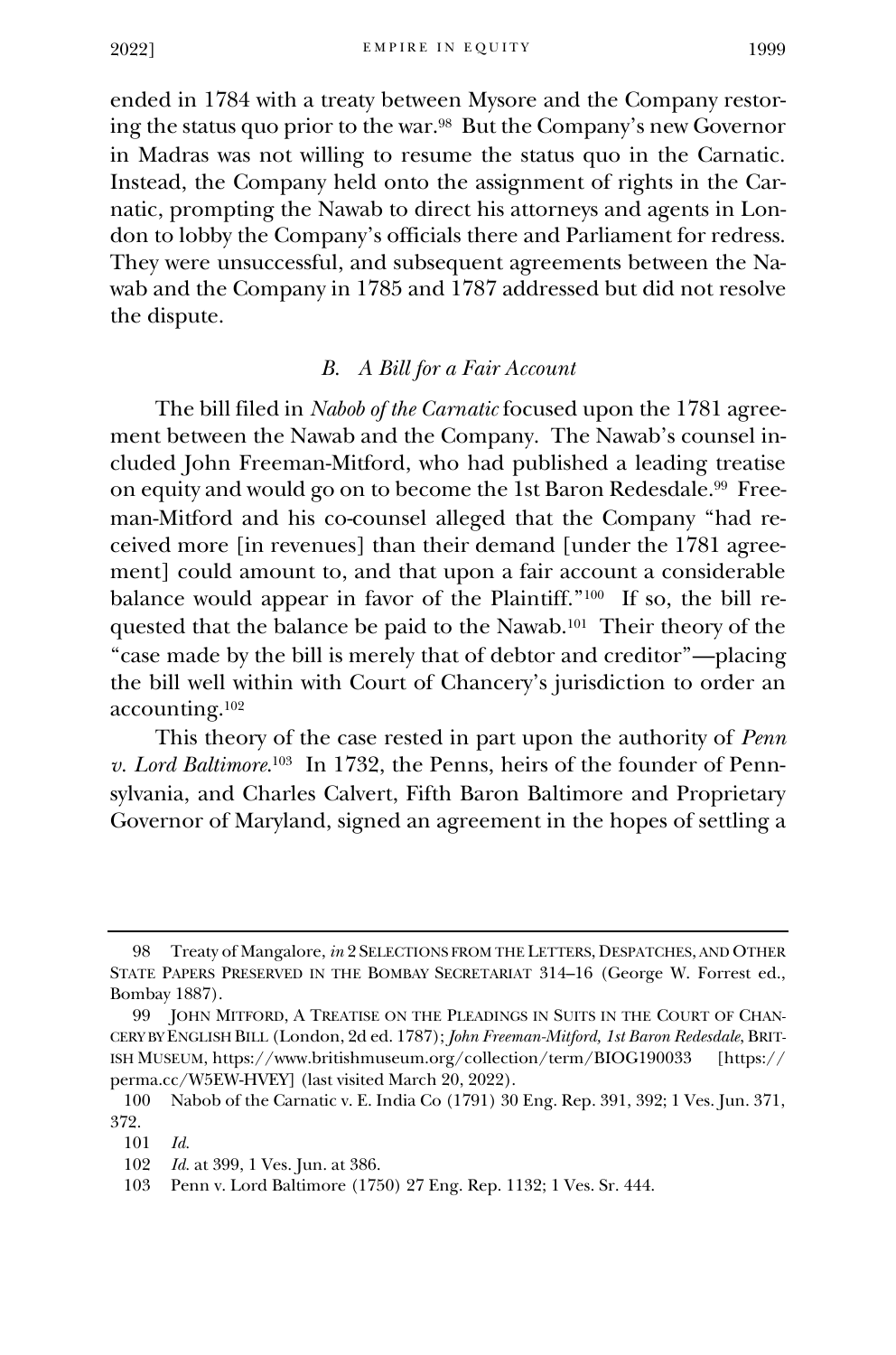decades-long dispute concerning the boundary between the two colonies.<sup>104</sup> When the dispute continued, Lord Baltimore filed a petition with the Court of Chancery, to which the Penns responded with a counter petition.<sup>105</sup> Lord Chancellor Hardwicke thought it "certain" that the King and council had "original jurisdiction" over boundary disputes between provinces and dominions in the North American colonies.<sup>106</sup> Even so, he held that the Court had jurisdiction to act *in personam* and compel specific performance of the contract between the parties.<sup>107</sup> So too, the Nawab's counsel argued, could the Court take cognizance of the Nawab's demand for an accounting from the Company.<sup>108</sup>

Could the Nawab, a Muslim who was not an English subject, sue in an English court? This question arose during the litigation, although it is unclear whether the Company's counsel raised the objection in their initial pleadings. In *Calvin's Case*, Sir Edward Coke distinguished subjects from "infidels" and reasoned that non-Christians did not enjoy the full protections of the common law.<sup>109</sup> "All infidels," he wrote, "are in law *perpetui inimici*, perpetual enemies (for the law presumes not that they will be converted, that being *remota potentia*, a remote possibility) for between them, as with the devils, whose subjects they be, and the Christian, there is perpetual hostility, and can be no peace."<sup>110</sup> Here, in embryonic form, was the apology for English pretensions to conquest in North America. Charles II would rest a 1681 proclamation forbidding his subjects—other than the East India Company—from trading with "infidels or barbarous nations" in India.<sup>111</sup>

As the litigation proceeded, the Nawab's counsel felt compelled to address this prejudice. They rightly argued that English law no longer denied the capacity of non-Christians to sue in English courts: "There is one objection made to the person of the plaintiff in this case,

<sup>104</sup> *Id.* at 1132–33; 1 Ves. Sr. 444.

<sup>105</sup> *Id.* at 1133–34, 1 Ves. Sr. at 444–45.

<sup>106</sup> *Id.* at 1134, 1 Ves. Sr. at 446.

<sup>107</sup> *Id.* at 1134–35, 1 Ves. Sr. at 447–48.

<sup>108</sup> *Nabob of the Carnatic*, 30 Eng. Rep. at 397–98, 1 Ves. Jun. at 384–85 ("The Company is not in a higher situation, than Lord *Baltimore* was as to the province of *Maryland*.").

<sup>109</sup> Calvin's Case (1608) 77 Eng. Rep. 377; 7 Co. Rep. 1a.

<sup>110</sup> *Id.* at 397; 7 Co. Rep. at 17a–b.

<sup>111</sup> Charles II, King of Eng., A Proclamation for the Restraining All His Majesties Subjects but the East-India Company, to Trade to the East-Indies, *in* 1 A BIBLIOGRAPHY OF PROC-LAMATIONS OF THE TUDOR AND STUART SOVEREIGNS AND OF OTHERS PUBLISHED UNDER AU-THORITY 1485–1714 WITH AN HISTORICAL ESSAY ON THEIR ORIGIN AND USE 452 (Robert Steele ed., 1910).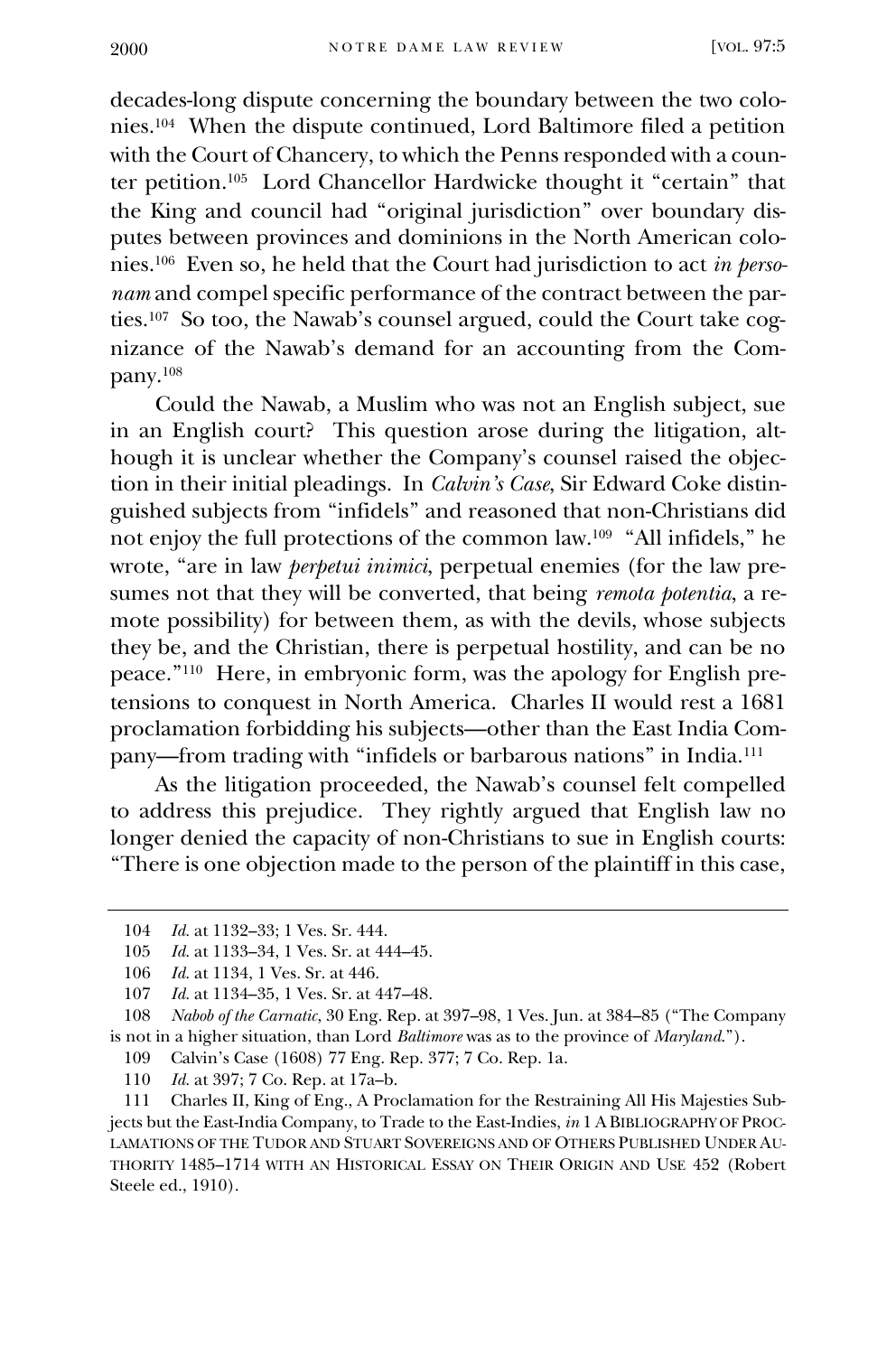that he is not a Christian: but that objection has been over-ruled these many years." 112 Yet apparently Coke's *dictum* still resonated enough in the minds of English lawyers to require the Nawab's counsel to address it.

The Company's attorneys focused their jurisdictional pleas upon the sovereign character of the dispute, not upon the Nawab's faith or race. They pleaded that "treaties [between the Nawab and the Company] cannot be a subject for the municipal jurisdiction of any Court in the country of either of the contracting parties."<sup>113</sup> Their broadest theory stressed the intersovereign nature of the dispute: "The question intended to be submitted to the Court is, whether both parties being sovereign independent powers their contests can be made the subject of dispute here."<sup>114</sup> They pointed out that the Nawab's counsel had "not shewn a case, nor can they, in which both parties were sovereigns."<sup>115</sup> Rather, "[a] suit between sovereigns is perfectly new."<sup>116</sup>

Less broadly, the Company's attorneys argued that the Court lacked jurisdiction because of the nature of the underlying agreement. It was a "fœderal agreement" dealing with matters of "peace and war."<sup>117</sup> The Nawab's debt was for the Company's support in defending the Carnatic from invasion.<sup>118</sup> All the "dealings and transactions"

<sup>112</sup> Nabob of Arcot v. E. India Co. (1793), 29 Eng. Rep. 841, 842; 4 Bro. C.C. 180, 183. Nineteen years earlier, for example, Lord Mansfield had disapproved of Coke's dictum. *See*  Cambell v. Hall (1774) 98 Eng. Rep. 848 (K.B.). For discussion of prior cases "admitting that non-Christians could have a place, albeit limited, in the British polity and its legal mechanisms," including Chancery, see Mitch Fraas, *Making Claims: Indian Litigants and the Expansion of the English Legal World in the Eighteenth Century*, 15 J. COLONIALISM & COLONIAL HIST. (2014), https://muse.jhu.edu/article/542520 (discussing, among others, *Omichund v. Barker*). As Fraas concludes, however, "by the second half of the eighteenth century, the barriers to entry rose again," with the editor of the *Gazetteer and London Daily Advertiser*  writing in 1764 that "it was still 'an open issue'" whether "non-Christians were allowed to swear oaths in court." *Id.*

<sup>113</sup> Nabob of the Carnatic v. E. India Co (1791) 30 Eng. Rep. 391, 392; 1 Ves. Jun. 371, 372.

<sup>114</sup> *Id.* 

<sup>115</sup> *Id.* at 399, 1 Ves. Jun. at 386. The Nawab's counsel had pointed to case-law supporting the right of a foreign sovereign to seek redress in English courts "for an injury done to them by the subjects" of the Crown. *Id.* at 397, 1 Ves. Jun. at 383 (citing *Spanish Ambassador v. Pountes*, (1615) 81 Eng. Rep. 381, 1 Roll. Rep. 133).

<sup>116</sup> *Id.* at 400, 1 Ves. Jun. at 399. A related argument stressed the difficulty of doing justice between sovereigns with respect to a treaty-based claim. *Id.* at 399, 1 Ves. Jun. at 386. ("This Court could not do reciprocal and complete justice upon a treaty between the Company and any other country as *France* or *Spain*.").

<sup>117</sup> *Id.* at 400–01, 1 Ves. Jun. at 389–91.

<sup>118</sup> *See supra* notes 81–92 and accompanying text.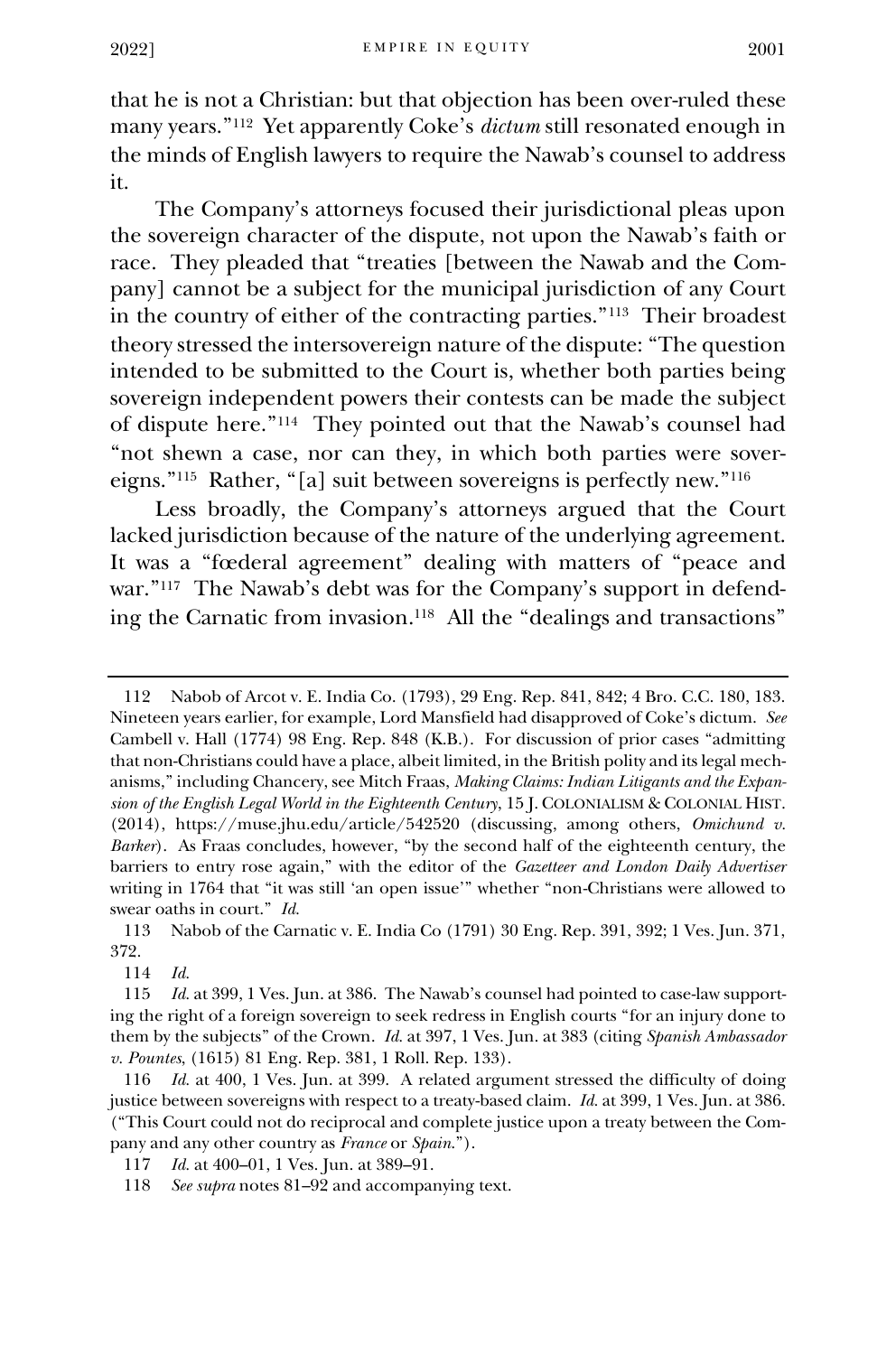between two sovereigns concerned "peace and war" and therefore were "not cognizable in this Court or any municipal Court of Justice."<sup>119</sup>

The Company's attorneys also suggested that the Court should not adjudicate the matter because "[t]here is great reason to believe, the Nabob knows nothing of this suit."<sup>120</sup> Lord Chancellor Thurlow suspected that was the case but would not decide upon a ground with no support in the record.<sup>121</sup> Still, it was a sign of the confusing nature of the pleadings and proceedings, which apparently frustrated the judges throughout the litigation.<sup>122</sup>

## *C. "I am sorry, that such a cause must be determined in this manner"*

In any event, the bill filed in the Nawab's name prevailed in the first stage of litigation. Given the record, Lord Chancellor Thurlow was skeptical of the Company's argument. He found the Company's distinction between a "fœderal" treaty and a justiciable contract to be less than pellucidly clear.<sup>123</sup> Lord Thurlow therefore restated the theory "without using the words 'peace and war,'" which were not helpful either.<sup>124</sup> As he understood it, the Company's "position [was], that wherever sovereign nations have contracted upon sovereign matters, the effect is a species of obligation, *ex quo non oritur actio*" <sup>125</sup>—that is, a promise from which no action arises. There was, he went on, a serious question whether "this Court would interpose upon a right of war and peace upon the *jus gentium*."<sup>126</sup> But that question was not properly pled. As the Nawab's counsel pointed out, the bill did not plead that the transactions at issue were between two sovereign powers, and the Company's pleadings failed to "state clearly" grounds for concluding otherwise.<sup>127</sup> For all the record revealed, the Company was "nothing but an artificial creature of the law of this country."<sup>128</sup> The Company's

<sup>119</sup> *Nabob of the Carnatic*, 30 Eng. Rep. at 392, 1 Ves. Jun. at 372.

<sup>120</sup> *Id.* at 399, 1 Ves. Jun. at 386.

<sup>121</sup> *Id.* at 402, 1 Ves. Jun. at 393.

<sup>122</sup> *See infra* note 134 and accompanying text.

<sup>123</sup> *Nabob of the Carnatic*, 30 Eng. Rep. at 400, 1 Ves. Jun. at 389 ("[I]t is argued, that there is enough in the pleadings to shew, this was a fœderal agreement, which is not a very definite term . . . .").

<sup>124</sup> *Id.* 

<sup>125</sup> *Id.* at 399–400, 1 Ves. Jun. at 389–91.

<sup>126</sup> *Id.* at 394, 1 Ves. Jun. at 377.

<sup>127</sup> *Id.* at 396, 1 Ves. Jun. at 381.

<sup>128</sup> *Id.*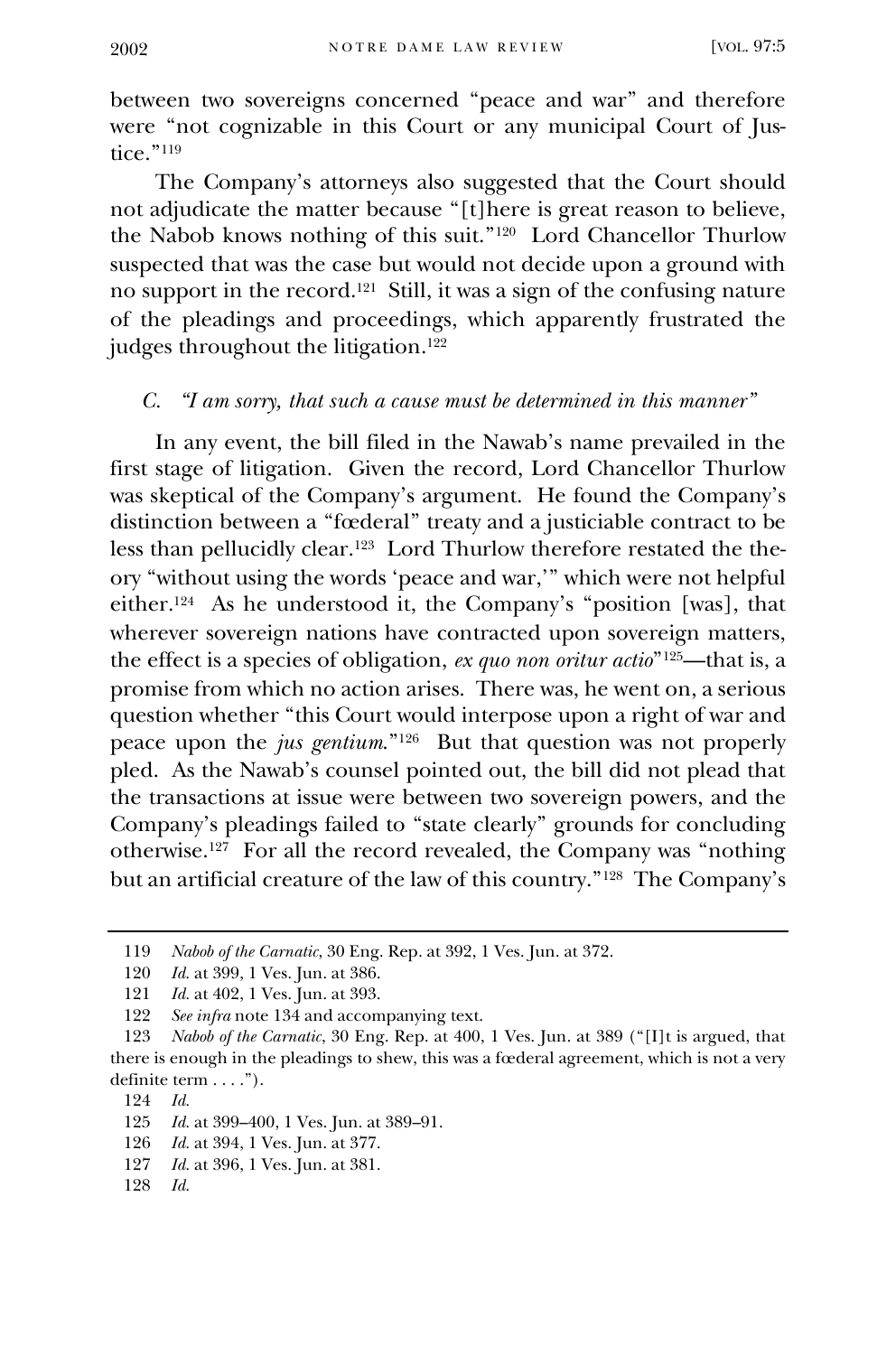counsel asked for leave to amend its pleadings if necessary to put that issue before the Court.<sup>129</sup> Lord Chancellor Thurlow concluded that the record did not put the issue of the Company's sovereign status before the Court and therefore overruled the Company's plea.<sup>130</sup>

Lord Chancellor Thurlow's restatement of the Company's theory in the first stage of litigation pointed towards the principles for which the Court of Chancery's second decision would be cited by American lawyers. The parties apparently agreed that the Court could adjudicate at least some claims of private right arising under treaties.<sup>131</sup> But it was Lord Chancellor Thurlow who most clearly distinguished between "private right[s] of the individual" and "the public interests of [the] sovereign."<sup>132</sup> As for that distinction, "an action does not lie" when parties are "in the same situation, in which sovereign powers are with regard to all treaties contracted between them respecting the interests of the sovereign body."<sup>133</sup>

132 *Id.* at 401–02, 1 Ves. Jun. at 391–93.

133 *Id.* at 401, 1 Ves. Jun. at 390. This was not the first instance in which Thurlow opined upon a question of Chancery's jurisdiction to order an accounting with respect to the Company's affairs in India. In 1763, the Company approached Thurlow, then an "upand-coming" solicitor, for advice as to whether the Court of Chancery could compel an accounting at the behest of Robert Clive, who claimed a right to "an annual salary (jagir)" from the Nawab of Bengal, which the Company denied. Thurlow reasoned that "Chancery could not decide upon any matter lying 'within the full and absolute jurisdiction of another imperial crown,'" especially one such as this, which was "founded not by the laws of England but by the use of force abroad." Edward Cavanagh, *The Imperial Constitution of the Law Officers of the Crown: Legal Thought on War and Colonial Government, 1719–1774*, 47 J. IMPERIAL & COMMONWEALTH HIST. 619, 628–29 & n.39 (2019) (quoting Report of Edward Thurlow (December 1763), *The Opinions of Mr. James Eyre*, xiii)). Clive secured contrary advice from, among others, two former attorneys general. *Id.* at 629. The Company then "sought advice from the best lawyers they could secure," including James Eyre, who "expected that Chancery would accept jurisdiction only to award for the company." *Id.* Apparently growing concerned that it "[r]isk[ed] not only a decision against [it] in the Court of Chancery, but also a public relations disaster," the Company gave Clive what he wanted: the jagir for ten years. *Id.* As Cavanagh notes, "20 years later, much of this band would get back together . . . to rework their opinions, in shuffled-around capacities," in the *Nabob of the Carnatic* case. *Id.* at 629 n.45. Unlike Clive, however, the Nawab would not get what he was aiming for.

<sup>129</sup> *Id.* at 399, 1 Ves. Jun. at 386.

<span id="page-18-0"></span><sup>130</sup> *Id.* at 402, 1 Ves. Jun. at 393.

<sup>131</sup> The Nawab's attorneys argued that "[t]he Court must often judge of treaties between sovereigns, where they create private rights, and make persons amenable as debtors and creditors." *Id.* at 398, 1 Ves. Jun. at 384. The Company's attorneys seemed to agree with this principle and its potential application to suits brought by sovereigns. *Id.* at 395, 1 Ves. Jun. at 378 ("[I]f sovereigns have ever been suitors in the Courts of this kingdom, it has only been as to private rights, which are connected with the internal government of the state, and therefore subject to the municipal law.").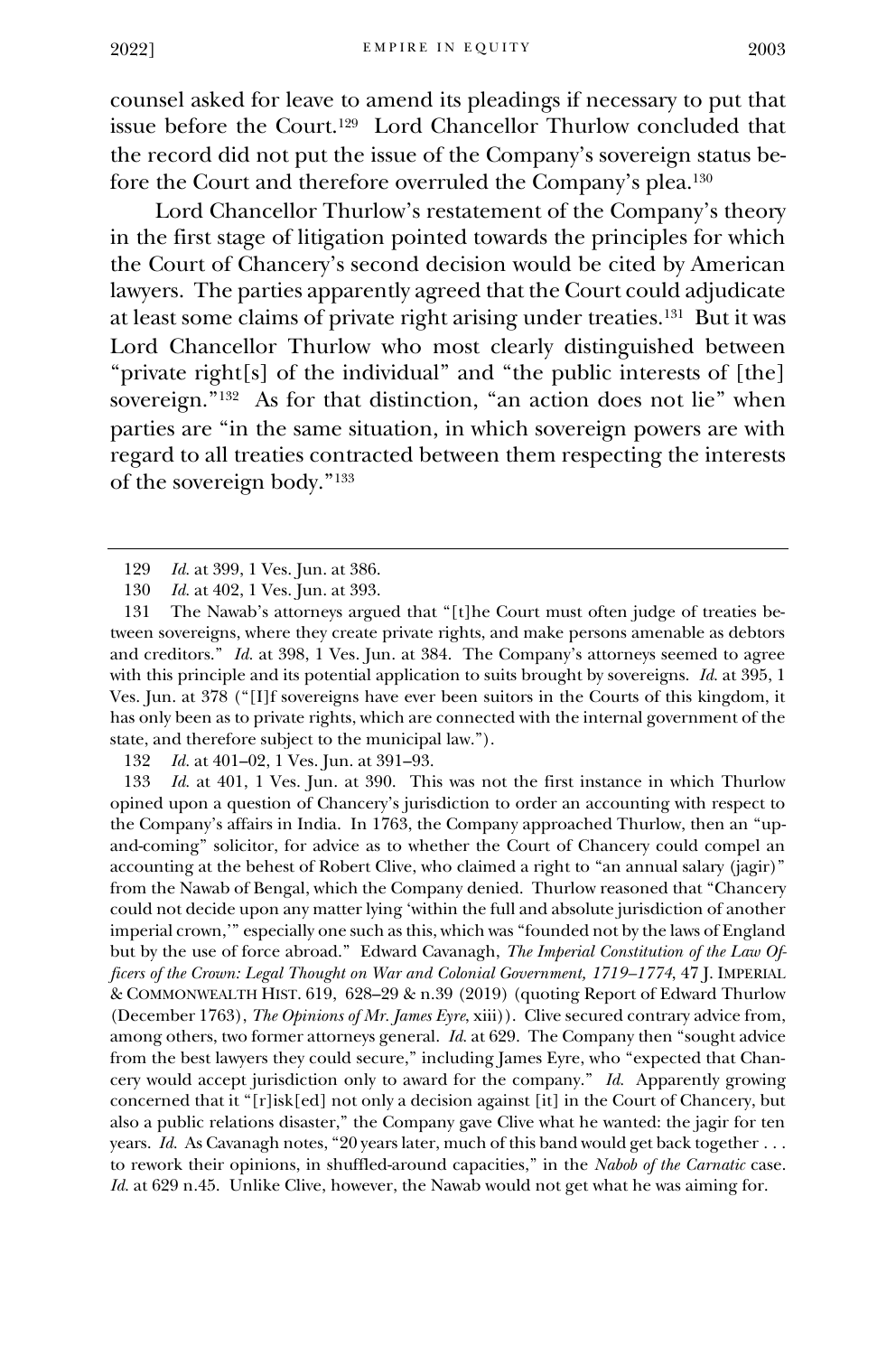To the extent that this dictum implied anything about political questions or political rights, it was limited to the international context. The question as Lord Chancellor put it was whether "sovereign nations [had] contracted upon sovereign matters."<sup>134</sup> And that was the question the Court of Chancery addressed when it dismissed the bill in 1793 after the Company filed its answer.

The Company answered by pointing to the 1785 and 1787 agreements between it and the Nawab.<sup>135</sup> The course of their dealings, it argued, showed that the Company acted as a sovereign in entering into treaties involving matters of war and peace.<sup>136</sup>

Counsel for both sides mostly repeated their earlier arguments.<sup>137</sup> The Nawab's attorneys conceded that "[a]s far as [the Company] treat[s] for peace or war, they act as the delegates of the state, and are not liable."<sup>138</sup> But, they argued, the bill did not "involve[] [a] matter of state."<sup>139</sup> To the contrary, the Company's counsel contended, the Company and the Nawab had entered into a "political alliance[]" that was "clearly in the nature of a fœderal treaty."<sup>140</sup> And, they continued, "no cause of action can arise from" a case "where one sovereign is dealing with another sovereign upon matters of sovereignty."<sup>141</sup> This case was not one of an individual claiming a right under a treaty, such as a "commercial treaty," which is, "from the nature of the subject, to be carried that way into effect."<sup>142</sup> Thus, the Company's attorneys distinguished between personal rights under commercial treaties and sovereign matters under political treaties. They distinguished *Penn v. Lord Baltimore*, the potentially contrary precedent that implicated questions of political authority, because both parties were "individual subjects of this country."<sup>143</sup> There, the Chancellor had opined that the King and

<sup>134</sup> *Nabob of the Carnatic*, 30 Eng. Rep. at 400, 1 Ves. Jun. at 390.

<sup>135</sup> Nabob of the Carnatic v. E. India Co. (1793) 30 Eng. Rep. 521, 521; 2 Ves. Jun. 56, 56–57.

<sup>136</sup> *Id.* at 521, 2 Ves. Jun. at 56.

<sup>137</sup> Brown's Chancery Cases describes the arguments, while Vesey Junior's report refers back to the arguments upon the plea. *Compare* Nabob of Arcot v. E. India Co. (1793) 29 Eng. Rep. 841, 842–49; 4 Bro. C.C. 180, 183–98, *with Nabob of the Carnatic*, 30 Eng. Rep. at 521, 2 Ves. Jun. at 56.

<sup>138</sup> *Nabob of Arcot*, 29 Eng. Rep. at 844, 4 Bro. C.C. at 188.

<sup>139</sup> *Id.* at 845, 4 Bro. C.C. at 188.

<sup>140</sup> *Id.* at 846, 4 Bro. C.C. at 193.

<sup>141</sup> *Id.* at 847, 4 Bro. C.C. at 193.

<sup>142</sup> *Id.* at 848, 4 Bro. C.C. at 195.

<sup>143</sup> *Id.* at 846, 4 Bro. C.C. at 192 (citing Penn v. Lord Baltimore (1750) 27 Eng. Rep. 1132; 1 Ves. Sen. 444).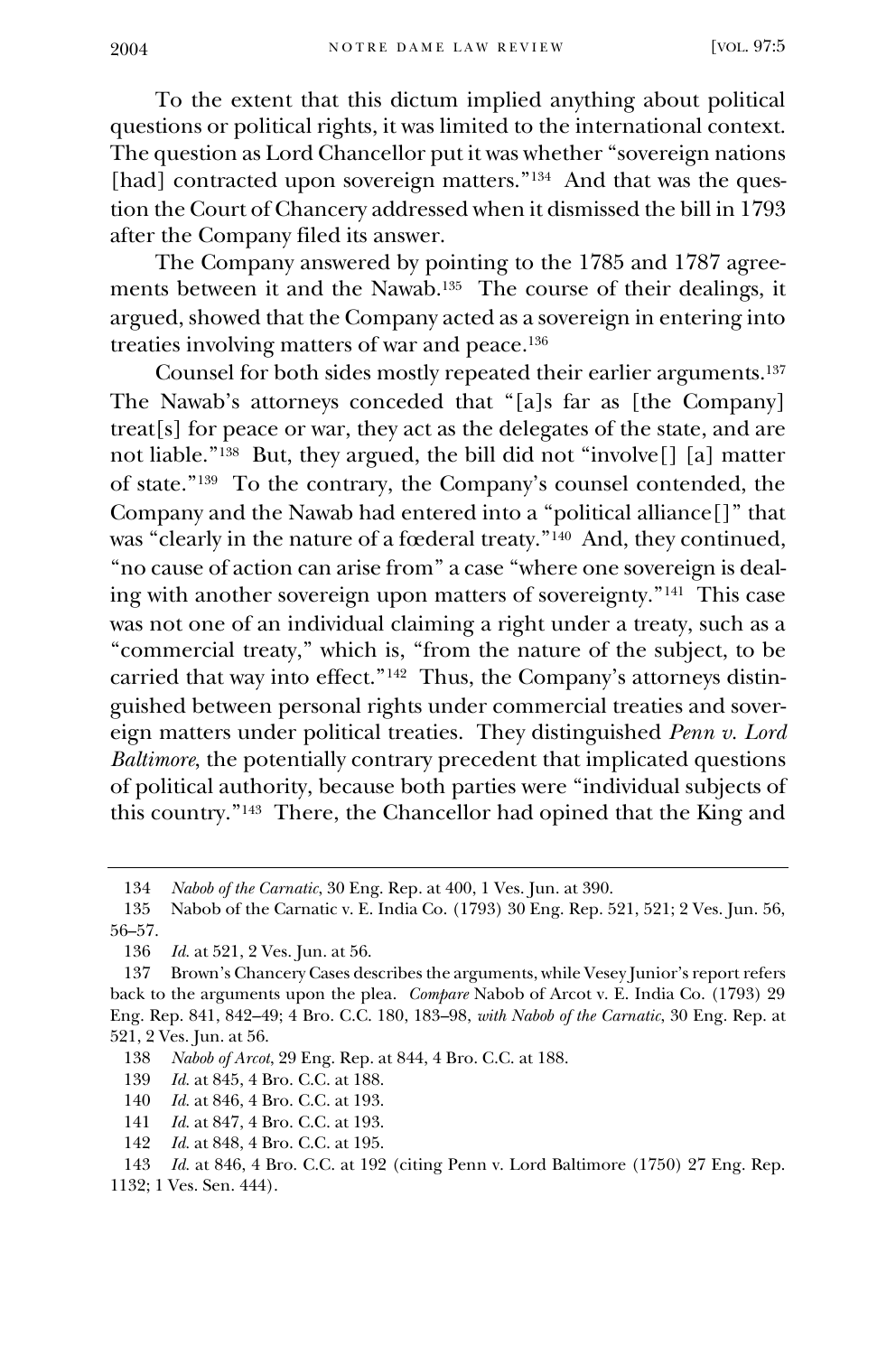council had jurisdiction over boundary disputes in the colonies, while still concluding that the Court had *in personam* jurisdiction over the parties.<sup>144</sup> In the Nawab's case, the Company argued, the Board of Control, constituted by Parliament in 1784, had authority relative "to all matters of war and peace" and "civil and military government of the *British* territories in *India*."<sup>145</sup> Thus, the bill presented a matter for the Board of Control, not the Court of Chancery.

Before the Court delivered its opinion, the Company's counsel informed it that Lord Cornwallis, the Governor-General of Bengal, had concluded a treaty with the Nawab that would "render this suit unnecessary."<sup>146</sup> The case was adjourned. When the Court again took it up, the Nawab's counsel argued that there was no new treaty that mooted the suit. 147 Apparently frustrated, Lord Commissioner Eyre apologized "that such a cause must be determined in this manner," but stated that the Court would not "suffer[] this to stand as an undecided cause."<sup>148</sup>

In Vesey Junior's report, the Court's reason for dismissing the bill is briefly stated and turns upon the international character of the dispute. The Court dismissed the bill on jurisdictional grounds because its plea depended upon a "political" treaty between sovereigns.<sup>149</sup> The Court accepted the Company's argument that it was acting not as a subject of the British Crown when it negotiated with the Nawab, but "as if" it were the Crown.<sup>150</sup> The Company's agreement with the Nawab was a "mutual treaty between persons acting in that instance as states independent of each other."<sup>151</sup> Thus, "it was not mercantile in its nature, but political."<sup>152</sup> It was, one might say, a matter of "warre," not of

<sup>144</sup> *See Penn*, 27 Eng. Rep. at 1133–1134, 1 Ves. Sen. at 445–47.

<sup>145</sup> *Nabob of Arcot*, 29 Eng. Rep. at 848, 4 Bro. C.C. at 197; *see* The East India Company Act 1784, 24 Geo. 3 c. 25, (Eng.). The Nawab's counsel argued that the Board's authority did not extend to demand for an accounting of debt plead by the bill. *Nabob of Arcot*, 29 Eng. Rep. at 845, 4 Bro. C.C. at 189–90.

<sup>146</sup> Nabob of the Carnatic v. E. India Co. (1793) 30 Eng. Rep. 521, 522; 2 Ves. Jun. 56, 59.

<sup>147</sup> *Id.* 

<sup>148</sup> *Id.* at 523, 2 Ves. Jun. at 60.Lord Chancellor Thurlow, who had overruled the plea in 1791, no longer held office in 1792 after he opposed a bill put forward by Prime Minister Pitt and the Prime Minister pushed for his dismissal. 26 ENCYCLOPÆDIA BRITANNICA 903– 04 (1911). Rather, commissioners discharging the Office of Chancellor decided the case in 1793. *Nabob of Arcot*, 29 Eng. Rep. at 841, 844, 4 Bro. C.C. at 180, 187.

<sup>149</sup> *Nabob of the Carnatic*, 30 Eng. Rep. at 523, 2 Ves. Jun. at 60.

<sup>150</sup> *Id.*

<sup>151</sup> *Id.* 

<sup>152</sup> *Id.*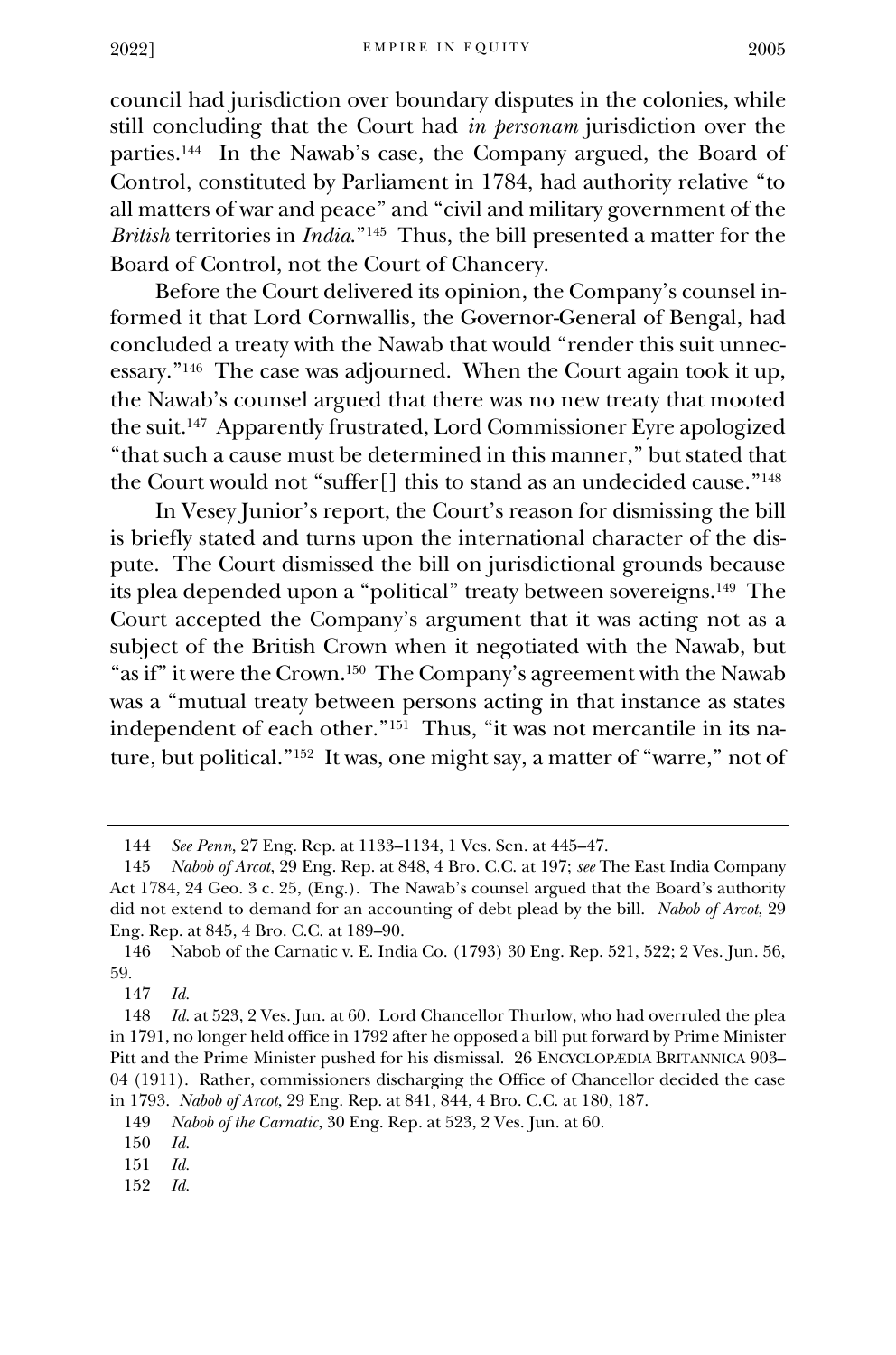"quiet trade."<sup>153</sup> The treaty "consequently [was] not a subject of private, municipal, jurisdiction."<sup>154</sup>

Neither equity nor politics stopped what was to come. The Parliamentary Register recorded that on March 5, 1792, while the case was still pending in Chancery, the House of Commons tabled a petition from "his Highness the Nabob" of the Carnatic.<sup>155</sup> It would remain there. Muhammad Ali died in 1795, ending the litigation before the House of Lords decided the appeal.<sup>156</sup> In 1801, the Company forced the negotiation of a treaty ceding to it control of all of the Carnatic.<sup>157</sup> By then, the Company was well on its way to being the most powerful government in India.

## <span id="page-21-0"></span>IV. *NABOB OF THE CARNATIC* CROSSES THE ATLANTIC

It did not take long for reports of the decision in *Nabob of the Carnatic* to cross the Atlantic. American lawyers cited the case for many different propositions, some having nothing to do with political rights or political questions. They debated the proper interpretation of Chancery's decision in some of the most politically explosive cases that came before the federal courts.

The imperial context of the case slipped in and out of the judicial picture of *Nabob of the Carnatic* between the nineteenth and twentieth centuries. Until the 1830s, the case was a handy citation for various procedural and jurisdictional rules. Then, as the United States began to force some of the most powerful American Indian tribes to leave their homelands, the imperial context of *Nabob of the Carnatic* came to the fore. It remained there in judicial discussions through the 1860s, when the Supreme Court cited the case to dismiss challenges to the Reconstruction Acts after the Civil War. After the Reconstruction Amendments were enacted, and election-related litigation increased,

<sup>153</sup> *See* DALRYMPLE, *supra* note 63, at 20 (quoting Sir Thomas Roe's recommendation that the East India Company pursue a policy of "quiet trade," not "warre," in its relations with the Mughal Empire).

<sup>154</sup> *Nabob of the Carnatic*, 30 Eng. Rep. at 523, 2 Ves. Jun. at 60.

<sup>155</sup> XXXII THE PARLIAMENTARY REGISTER 2–20 (2d Sess., 17th Parliament 1792) (Gr. Brit.).

<sup>156</sup> Parvathi Menon, *The Carnatic Debts and the Agrarian Crisis of the Eighteenth Century*, 9 REV. AGRARIAN STUDS.10, 13 (2019) ("The Nawab died in October 1795 . . . .").

<sup>157</sup> The British had installed a new Nawab and seized the palace at Arcot. *See* JOHN MALCOLM, THE POLITICAL HISTORY OF INDIA, FROM 1784 TO 1823, at 298–308 (London, John Murray 1826) (explaining that the 1801 Treaty of the Carnatic "vested the whole civil and military government of the Carnatic in the Company").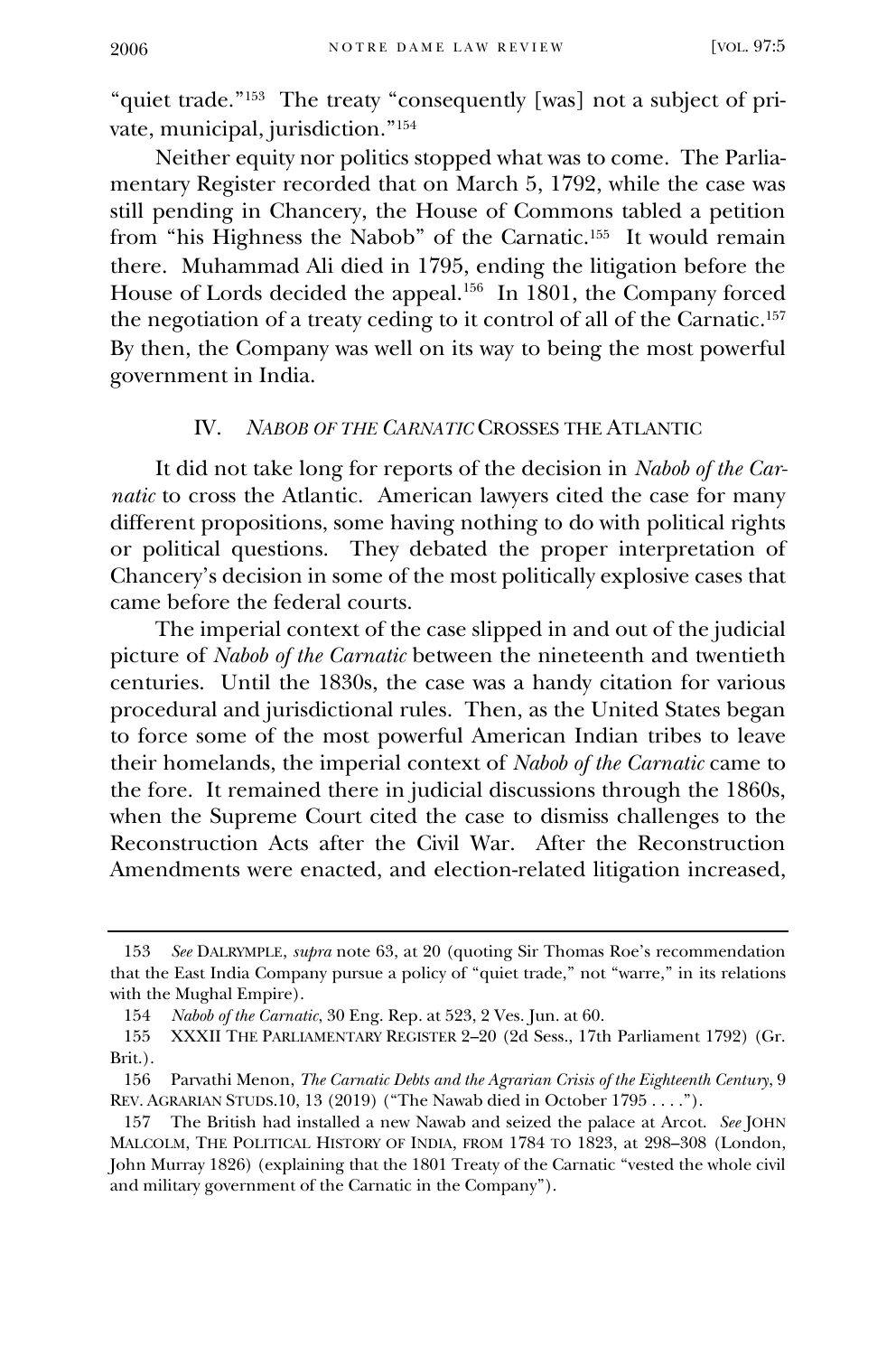the imperial politics dropped out again. In the twentieth century, Justice Frankfurter celebrated the case in his *Baker v. Carr* dissent without referring to its facts.<sup>158</sup>

Thus, over time, *Nabob of the Carnatic* came to be cited less for a specific rule about judicial enforcement of "political" treaties<sup>159</sup> and more for a general principle distinguishing judicial from political authority. By the twentieth century, some judges and scholars would treat *Nabob of the Carnatic* as the first link in a chain of political question precedents stretching back to the Court of Chancery in 1793.

## *A. A Case of Many Propositions*

In the first three decades of the nineteenth century, federal and state judges cited *Nabob of the Carnatic* in published opinions for discrete rules of law discussed in Lord Chancellor Thurlow's 1791 opinion for the Court. Justice Story was the first federal judge to cite the case in a published opinion. Riding circuit in 1815, he cited it for a proposition about prize jurisdiction, a topic that the counsel in *Nabob of the Carnatic* had touched upon in their arguments before the Court of Chancery.<sup>160</sup> State court judges in the next decade cited the case for various propositions, including that foreign sovereigns may sue in state courts and that foreign sovereigns are immune from suit.<sup>161</sup> Beginning in 1831 with *Cherokee Nation v. Georgia*, judges cited the Court of Chancery's decision for its rule concerning treaty enforcement.<sup>162</sup> The conflict between the Cherokee Nation and Georgia arose after gold was discovered in Cherokee lands and Georgia sought by statute to terminate the Cherokee Nation's sovereignty and authorize settlement of its territory. <sup>163</sup> The Cherokee Nation's representatives lobbied the federal government and also sued in the Supreme Court for enforcement

<sup>158</sup> Baker v. Carr, 369 U.S. 186, 288 n.21 (1962) (Frankfurter, J., dissenting) (stating only that "[c]onsiderations similar to those which determined the *Cherokee Nation* case and *Georgia v. Stanton* no doubt explain the celebrated decision in *Nabob of the Carnatic v. East India Co.*, rather than any attribution of a portion of British sovereignty, in respect of Indian affairs, to the company") (citation omitted).

<sup>159</sup> *Nabob of the Carnatic*, 30 Eng. Rep. at 523, 2 Ves. Jun. at 60.

<sup>160</sup> DeLovio v. Boit, 7 F. Cas. 418, 440 n.41 (Story, Circuit Justice, C.C.D. Mass. 1815) (No. 3,776).

<sup>161</sup> *See* Pinson v. Ivey, 9 Tenn. (1 Yer.) 296, 346–47 (1830); Andrews v. Herriott, 4 Cow. 508, 509 n.a (N.Y. Sup. Ct. 1825); Bank of Marietta v. Pindall, 23 Va. (2 Rand.) 465, 466–67 (1824).

<sup>162</sup> Cherokee Nation v. Georgia, 30 U.S. (5 Pet.) 1, 20 (1831).

<sup>163</sup> *Id.* at 13–14.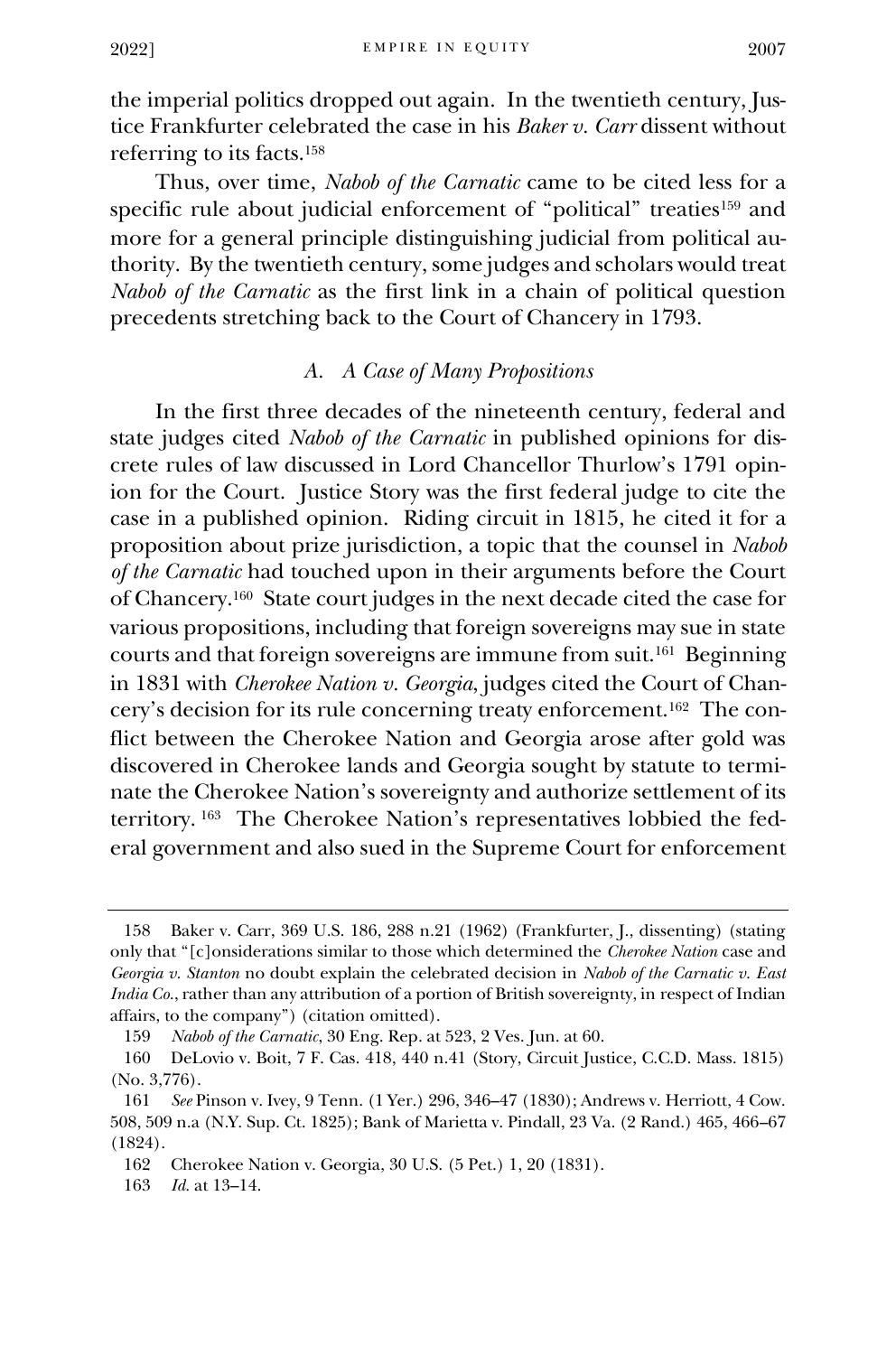of U.S. treaties that promised protection to the Nation.<sup>164</sup> The Court dismissed the bill but split on the reasons for doing so. Chief Justice Marshall, writing what would become the canonical opinion, concluded that the Cherokee Nation was not a "foreign nation[]" that could sue in the Court's original jurisdiction.<sup>165</sup>

A majority of the Justices who decided *Cherokee Nation* thought there was a line between a political controversy and a judicially cognizable bill for equitable relief. But where was that line? Justice Johnson would have held, as in *Nabob of the Carnatic*, "that as between sovereigns, breaches of treaty [are] not breaches of contract cognizable in a court of justice."<sup>166</sup> Justice Thompson and Justice Story distinguished "mere political rights" that are "recognized and secured by treaty," which were nonjusticiable, from "mere right[s] of property," which were justiciable.<sup>167</sup> While the Court could not remedy "any matter properly falling under the denomination of political power," it could issue an injunction "to prevent the further execution of [Georgia's] laws" that violated the statutes and treaties of the United States.<sup>168</sup> Chief Justice Marshall thought that the Court might have had jurisdiction to issue equitable relief to protect the Cherokee Nation's possession of its lands, had there been no other jurisdictional defect with the bill.<sup>169</sup> But he doubted that the Court had equitable jurisdiction over the portion of the bill that "require[d] [the Court] to control the legislature of Georgia, and to restrain the exertion of its physical force,"

<sup>164</sup> *See* Rennard Strickland, *The Tribal Struggle for Indian Sovereignty: The Story of the Cherokee Cases*, *in* INDIAN LAW STORIES, 64–79 (Carole Goldberg, Kevin K. Washburn & Philip P. Frickey eds., 2011).

<sup>165</sup> *Cherokee Nation*, 30 U.S. (5 Pet.) at 17. The Court would adjudicate the questions of political power in the Cherokee Nation's bill with *Worcester v. Georgia*, 31 U.S. (6 Pet.) 515, 529 (1832), a case in law that arose when Georgia imprisoned a Northern missionary for violating its laws limiting entry into Cherokee territory. The Cherokee Nation's attorneys represented Worcester in the case. *Id.* at 534; *Cherokee Nation*, 30 U.S. (5 Pet.) at 14.

<sup>166</sup> *Cherokee Nation*, 30 U.S. (5 Pet.) at 30 (Johnson, J., concurring). He added that injunctive relief would be inappropriate in light of "the utter impossibility of doing justice, at least even handed justice, between the parties" and discussed the difficulties in crafting and providing such relief to the Cherokee Nation. *Id.* at 29.

<sup>167</sup> *Id.* at 59 (Thompson, J., dissenting) ("The judiciary is certainly not the department of the government authorised to enforce all rights that may be recognized and secured by treaty. In many instances, these are mere political rights with which the judiciary cannot deal.").

<sup>168</sup> *Id.* at 51, 80.

<sup>169</sup> *Id.* at 20 (majority opinion).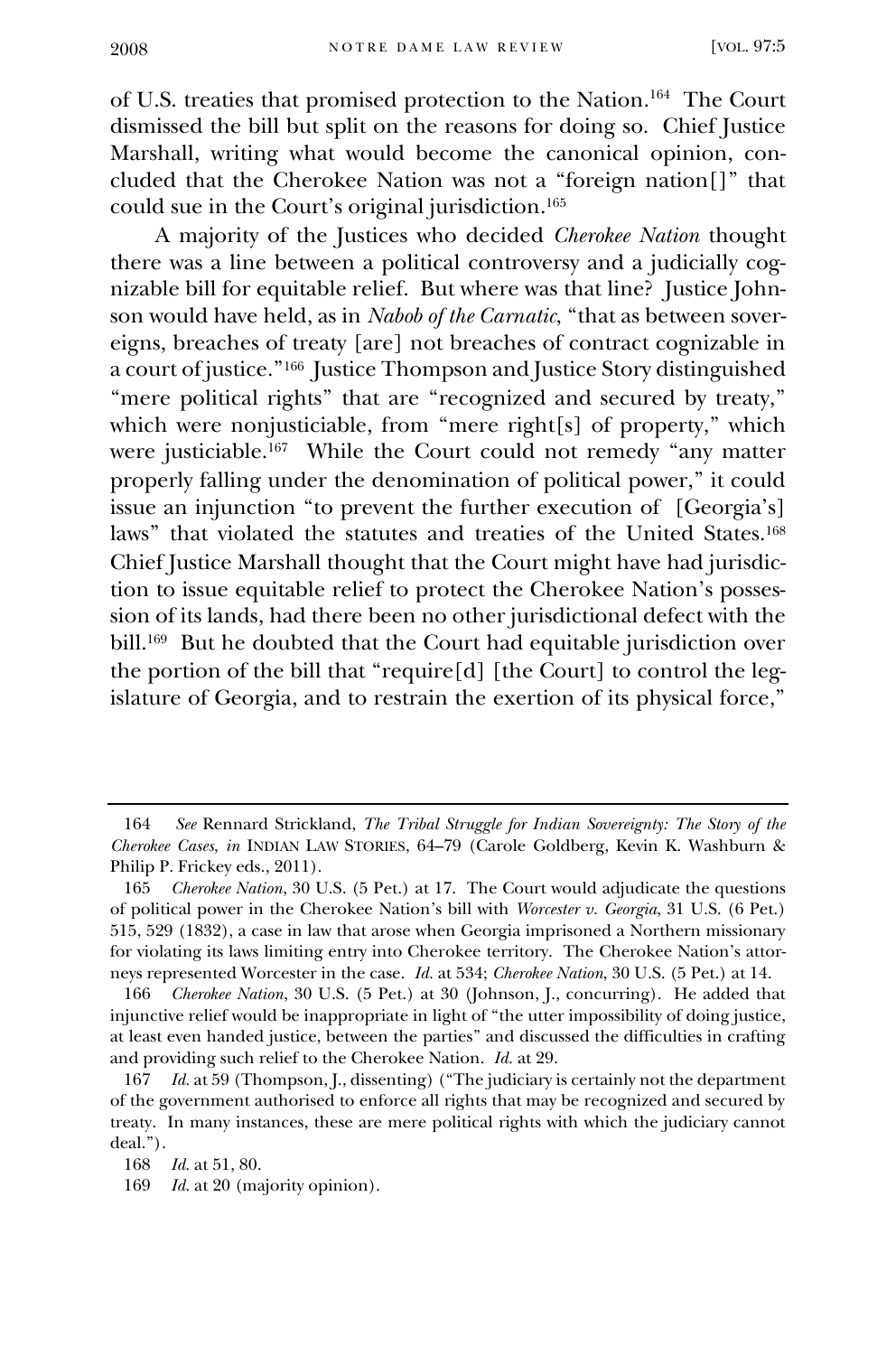because that "savour[ed] too much of the exercise of political power."<sup>170</sup>

In his 1838 *Commentaries on Equity Pleadings*, Justice Story discussed *Nabob of the Carnatic* and *Cherokee Nation* and qualified the principle limiting judicial enforcement of political treaties. His commentary identified four jurisdictional demurrers to equitable relief.<sup>171</sup> The first ground was "[t]hat the subject is not cognizable by any municipal court of justice."<sup>172</sup> The principal case was *Nabob of the Carnatic*. 173 As Story read it, enforcement of "political treaties [involved] . . . subjectmatter [that] was not properly cognizable by any municipal court of justice," but instead was "properly a matter of State."<sup>174</sup> This principle had exceptions under the U.S. Constitution, Justice Story stressed, because treaties are "the supreme law of the land" and cases arising under them fall within the Article III courts' jurisdiction.<sup>175</sup> First, a federal court would have jurisdiction when the bill for enforcement of a foreign treaty involved "private rights" or other "objects properly redressible in courts of justice, and having no connexion with, and involving no rights or duties of sovereignty."<sup>176</sup> Both Lord Chancellor Thurlow and counsel for the Company had similarly distinguished personal rights from intersovereign matters under international treaties. Second, a federal court had equitable authority to enforce treaties between Indian tribes and the United States: "Questions may arise under our treaties with the Indian tribes, which are properly cognizable by our courts of justice, although they may involve political considerations applicable to the due exercise of State sovereignty. Such were the questions involved in [*Cherokee Nation v. Georgia*]."<sup>177</sup>

The Supreme Court discussed *Nabob of the Carnatic* in an opinion published the same year as Justice Story's commentary. In *Rhode Island v. Massachusetts*, the Court read *Nabob of the Carnatic* to *support* jurisdiction in an intersovereign dispute, while acknowledging that the case

<sup>170</sup> *Id.*

<sup>171</sup> JOSEPH STORY, COMMENTARIES ON EQUITY PLEADINGS, AND THE INCIDENTS THERETO, ACCORDING TO THE PRACTICE OF THE COURTS OF EQUITY, OF ENGLAND AND AMERICA § 467, at 302 (A. Maxwell, London 1838).

<sup>172</sup> *Id.*

<sup>173</sup> *Id.* § 468, at 303–04.<br>174 *Id.* § 468, at 303.

<sup>174</sup> *Id.* § 468, at 303.

<sup>175</sup> *See id.* § 469, at 304 n.1.

<sup>176</sup> *Id.* § 468, at 303.

<sup>177</sup> *Id.* § 469, at 304 n.1.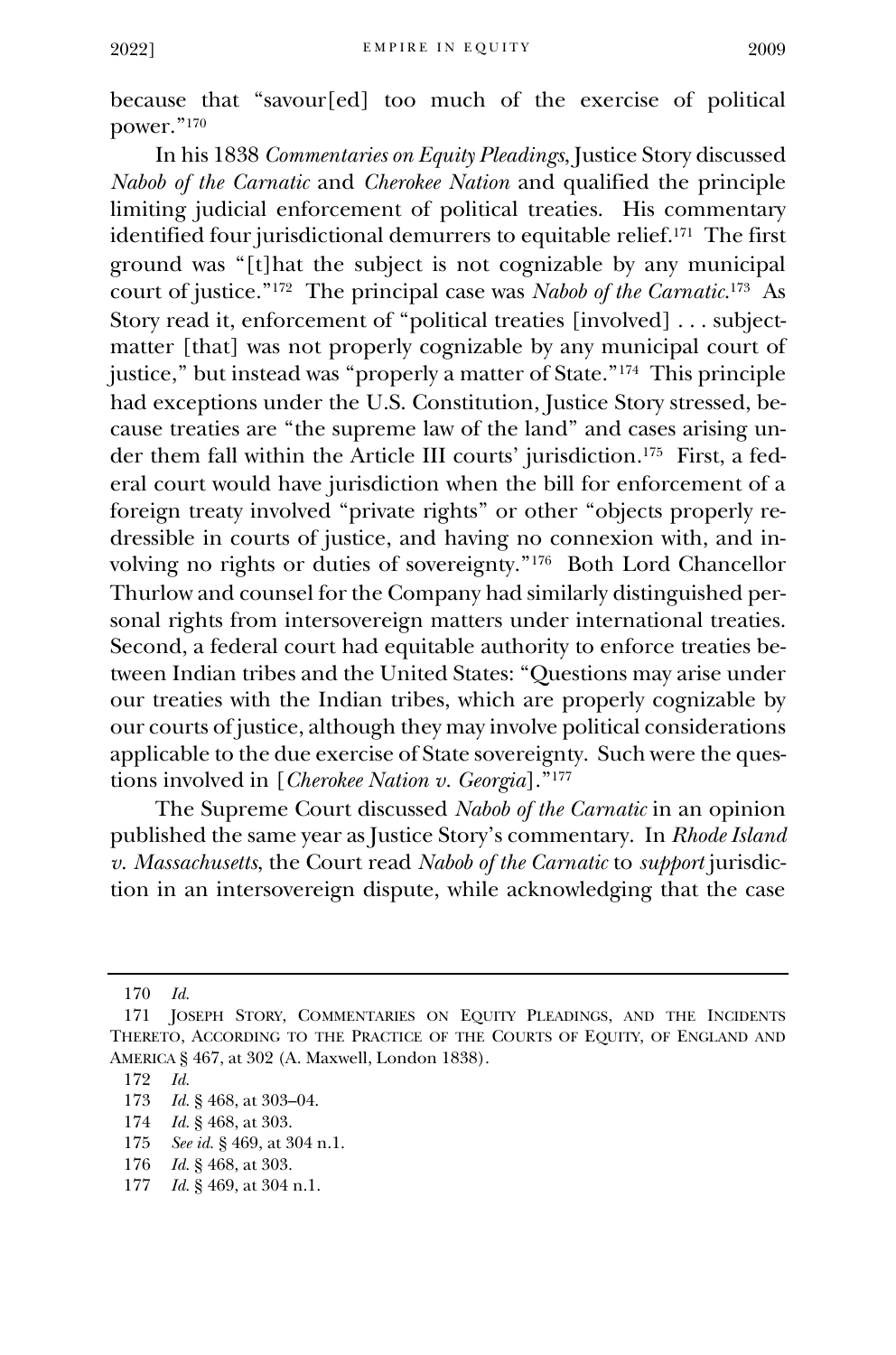was "commonly referred to in favour of a contrary position."<sup>178</sup> Massachusetts moved to dismiss Rhode Island's bill that sought judicial settlement of a boundary between them.<sup>179</sup> Counsel battled over the meaning of *Nabob of the Carnatic*, a case "much relied upon by the counsel of Massachusetts."<sup>180</sup> Focusing upon Lord Chancellor Thurlow's rejection of the Company's plea in the first stage of litigation, the Supreme Court read *Nabob of the Carnatic* to confirm that the Chancery Court had jurisdiction to settle a boundary dispute and thus incidentally determine questions of sovereignty and jurisdiction.<sup>181</sup>

Both *Cherokee Nation v. Georgia* and *Rhode Island v. Massachusetts*  had obvious parallels with the international dispute in *Nabob of the Carnatic*. Less obvious was the connection between that case and the one arising from Dorr's Rebellion, when disenfranchised citizens drafted a new constitution for Rhode Island and organized their own elections. In *Luther v. Borden*, a trespass action and the Supreme Court's "first and still-leading [political question] case,"<sup>182</sup> Chief Justice Taney cited almost no caselaw in his opinion for the Court, which treated the question of which government was the legitimate government of Rhode Island as a political question.<sup>183</sup> But Justice Woodbury cited *Nabob of the Carnatic* as he agreed with the majority that judges must defer to "the

181 *Id.* at 739–43. The Supreme Court distinguished the 1793 Court of Chancery dismissal of the bill by reading it as turning upon the East India Company's refusal to submit to jurisdiction, "[n]ot because [the bill was] founded on a treaty." *Id.* at 742–43.

182 Louis Henkin, *Is There a "Political Question" Doctrine?,* 85 YALE L.J. 597, 607 (1976).

<sup>178</sup> 37 U.S. (12 Pet.) 657, 740 (1838).

<sup>179</sup> *Id.* at 717 (argument of Rhode Island's counsel).

<sup>180</sup> *Id.* at 692. Arguing that the judicial power of the United States was defined in "relation to English jurisprudence," Massachusetts's counsel cited *Nabob of the Carnatic* to stand for the proposition that suits "for the restitution of sovereignty . . . are not of the class belonging to law or equity." *See id.* at 685 (argument of Massachusetts's counsel). In response, Rhode Island's counsel addressed the "case, much relied upon by the counsel of Massachusetts," arguing that while "the charter of the company had placed it above the law," the U.S. Constitution had conferred jurisdiction in interstate disputes. *Id.* at 692–93 (argument of Rhode Island's counsel).

<sup>183</sup> *See* Luther v. Borden, 48 U.S. (7 How.) 1 *passim* (1849); *id.* at 45 ("[W]henever a statute gives a discretionary power to any person to be exercised by him upon his own opinion of certain facts, it is a sound rule of construction that the statute constitutes him the sole and exclusive judge of the existence of those facts.") (quoting Martin v. Mott, 25 U.S. (12 Wheat.) 19, 31–32 (1827)).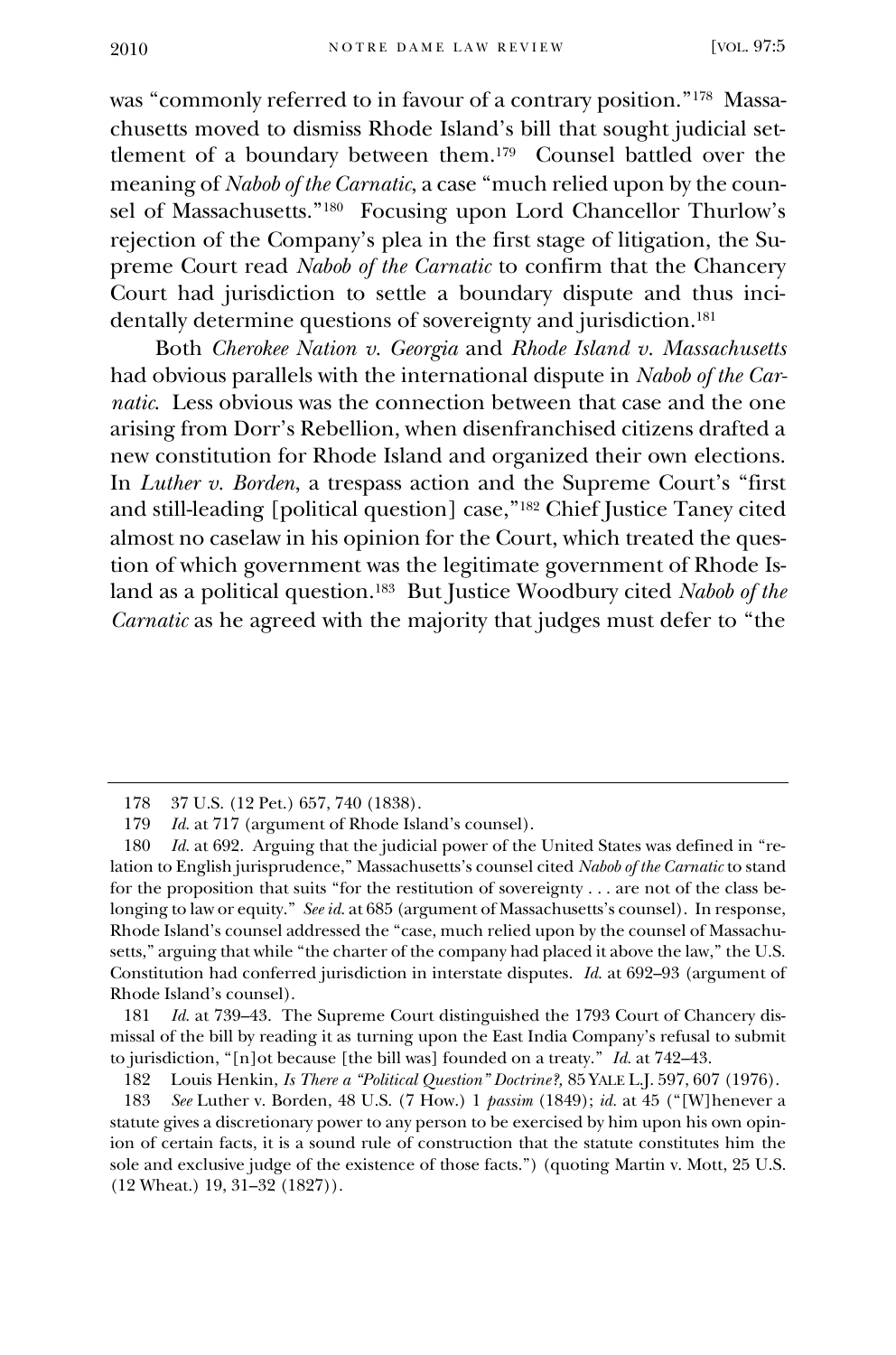proper political powers" on the "grave political questions" arising from Dorr's Rebellion.<sup>184</sup>

In retrospect, Justice Woodbury's citation marked *Nabob of the Carnatic*'s migration from international to domestic politics. Dorr's Rebellion involved a contest for empire of a sort, but Justice Woodbury recognized a distinction between this sort of contest and those involving international relations.<sup>185</sup> Generalizing from *Nabob of the Carnatic* and other cases, Justice Woodbury reasoned that disputes involving "political matters" and "political objects" are not "for judicial inquiry."<sup>186</sup>

In *Georgia v. Stanton* in 1867, the Court cited the Court of Chancery's 1791 decision in *Nabob of the Carnatic* for a general "distinction between judicial and political power" and held that a court may not offer its "judgment . . . upon political questions" or afford equitable relief to protect "political rights."<sup>187</sup> Georgia had filed a bill to enjoin the Secretary of War and two U.S. Army generals from implementing the Reconstruction Acts following the Civil War. The Court explained that the bill ran afoul of a "distinction between judicial and political power [that] is so generally acknowledged in the jurisprudence both of England and of this country, that we need do no more than refer to some of the authorities on the subject."<sup>188</sup> The first authority was *Nabob of the Carnatic*, <sup>189</sup> and the case "bearing most directly on the one before [the Court]," was *Cherokee Nation*, which the Court read as presenting "a political question."<sup>190</sup>

- 188 *Id.* at 71.
- 189 *Id.* at 71 n. †.

<sup>184</sup> *Id.* at 56 (Woodbury, J., dissenting) (citing *Nabob of the Carnatic* as one type of political question case). Justice Woodbury dissented on a different point concerning the constitutionality of imposing martial law on Rhode Island during Dorr's Rebellion. *See id.* at 59.

<sup>185</sup> *Id.* at 56–57 ("Another class of political questions, coming still nearer [to the present case than *Nabob of the Carnatic*], is, Which must be regarded as the rightful government abroad between two contending parties?").

<sup>186</sup> *Id.* at 56.

<sup>187</sup> 73 U.S. (6 Wall.) 50, 59, 71 & n. †, 76–77 (1867).

<sup>190</sup> *Id.* at 73, 74. Today, *Georgia v. Stanton* is read not as a political question case, but rather to limit Article III standing to vindicate political rights in intersovereign disputes. *See, e.g.*, Saginaw Cnty. v. STAT Emergency Med. Servs., Inc., 946 F.3d 951, 957 (6th Cir. 2020) (citing Ann Woolhandler & Michael G. Collins, *State Standing*, 81 VA. L. REV. 387, 393 (1995)).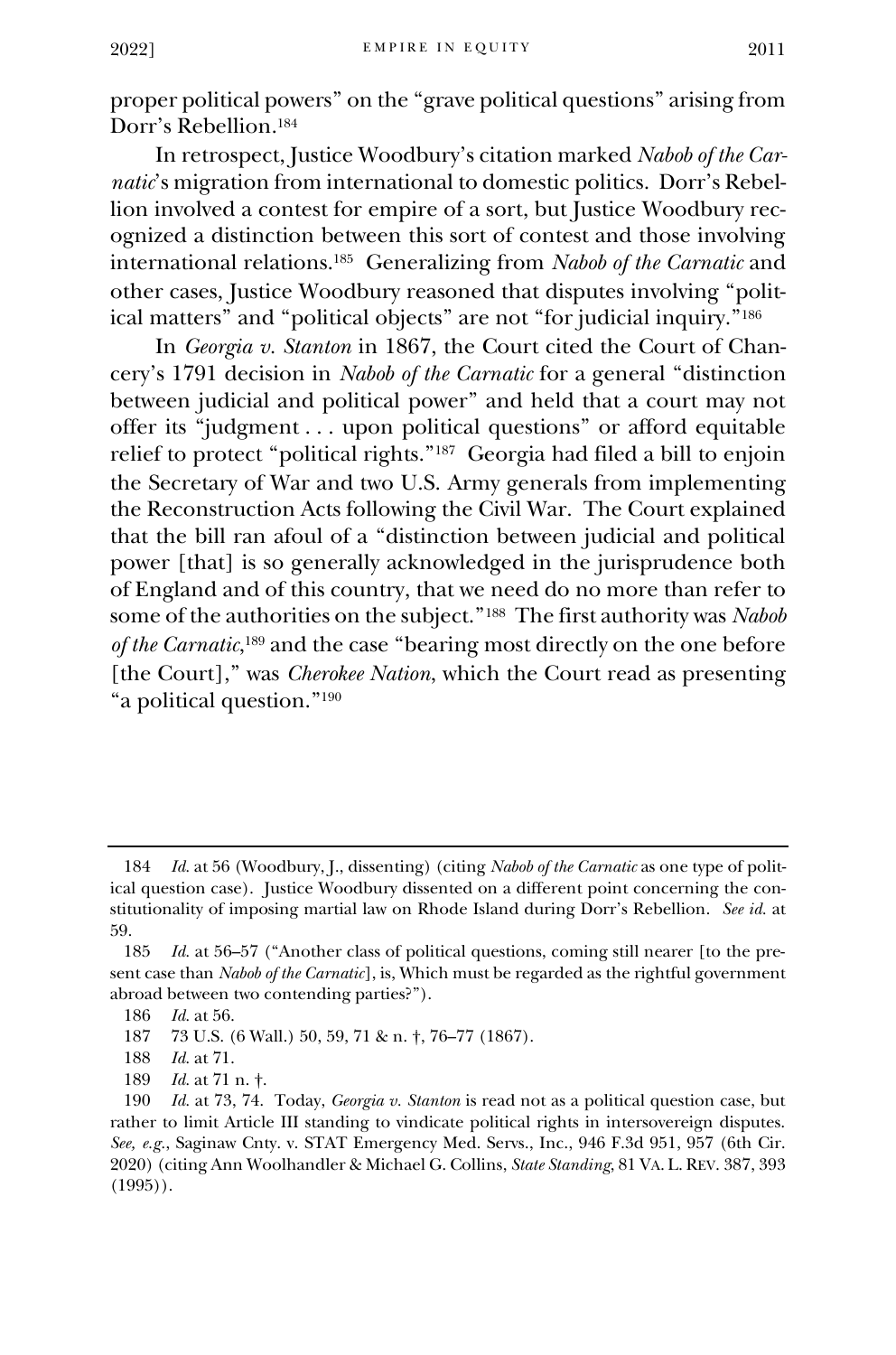#### *B. The Political Question Doctrine's Foundation?*

By the twentieth century, this reading of *Nabob of the Carnatic* as a political question case was unremarkable.<sup>191</sup> In 1875, the U.S. Supreme Court cited the case in passing as a political question decision,<sup>192</sup> and did so again in 1892.<sup>193</sup> In 1894, the New Jersey Supreme Court, citing the Court of Chancery's decision in relation to a dispute about who held the presidency of the New Jersey Senate, applied it as a political question case.<sup>194</sup>

To be clear, the cases cited *Nabob of the Carnatic* for more than one version of the political question doctrine. Traditionally, as Tara Leigh Grove has argued, courts would defer to the political branches' decisions on certain "political question[s]," such as recognition of foreign governments or American Indian Tribal governments, "whether those decisions were 'right or wrong.'"<sup>195</sup> Some citations to *Nabob of the Carnatic* concerned that traditional doctrine.<sup>196</sup> As John Harrison has argued, there was never just one political question doctrine, but rather "political question doctrines."<sup>197</sup> For instance, canonical cases such as *Georgia v. Stanton*, which cited *Nabob of the Carnatic*, tied the concepts of political right and political question together, where today we would pull them apart and treat *Stanton* as a standing case.<sup>198</sup>

In the first half of the twentieth century, American scholars and judges cited *Nabob of the Carnatic* to put the political question doctrine on historical footing. Among these scholars was Maurice Finkelstein, a founding faculty member at St. John's University School of Law, who published two papers on federal jurisdiction in 1924 and 1925, just a

<sup>191</sup> That is not to say that the significance of the case for international relations was forgotten in the nineteenth century. In 1855, for example, Attorney General Cushing read the case as calling into question the jurisdiction of U.S. courts over suits by foreign sovereigns to enforce "things of *political* obligation, as distinguished from municipal engagement." United States Jud. Auth. in China, 7 U.S. Op. Atty's. Gen. 495, 520–21 (1855).

<sup>192</sup> Philips v. Payne, 92 U.S. 130, 132 (1875).

<sup>193</sup> *In re* Cooper, 143 U.S. 472, 503 (1892).

<sup>194</sup> Att'y Gen. *ex rel.* Werts v. Rogers, 28 A. 726, 736–37 (N.J. 1894).

<sup>195</sup> Tara Leigh Grove, *The Lost History of the Political Question Doctrine*, 90 N.Y.U. L. REV.

<sup>1908, 1967 (2015) (</sup>quoting Williams v. Suffolk Ins. Co., 38 U.S. (13 Pet.) 415, 420 (1839)). 196 *In re* Cooper, 143 U.S. at 503.

<sup>197</sup> John Harrison, *The Political Question Doctrines*, 67 AM. U. L. REV. 457 (2017).

<sup>198</sup> *Id.* at 459.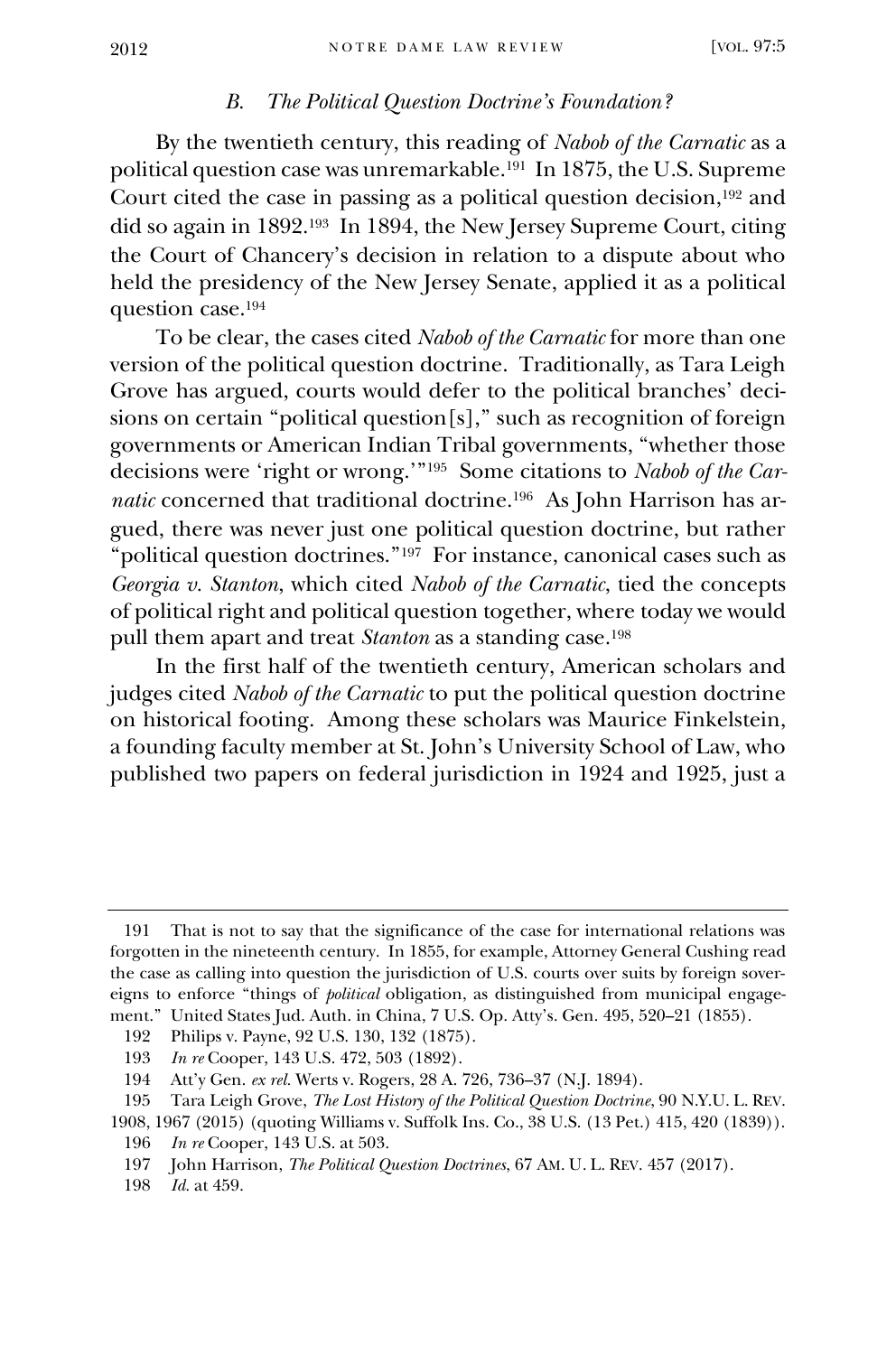few years after he took a seminar on public law with then-Professor Felix Frankfurter of the Harvard Law School.<sup>199</sup> In those papers Finkelstein argued that "there is no doubt . . . that [*Nabob of the Carnatic*] established the formula in English law that courts will not interfere with so-called political questions."<sup>200</sup> His former professor, now an Associate Justice, would label *Nabob of the Carnatic* a "celebrated decision" in his dissent from the Supreme Court's 1962 restatement of the political question doctrine in *Baker v. Carr*. 201

This celebration was short-lived. In 1964, a three-judge district court dismissed a suit challenging the apportionment of Idaho's legislature, citing *Nabob of the Carnatic* to show that the High Court of Chancery traditionally would have denied relief in such a case, and was promptly and summarily reversed on the authority of *Baker v. Carr*. 202 No federal court has cited the case since.

\* \* \*

It is unsurprising that *Nabob of the Carnatic* disappeared from the federal reporters in the 1960s. American lawyers had read it as a case limiting the adjudication of political rights and political questions. After *Baker v. Carr*, it was clear that political rights such as the right to vote were justiciable in Article III courts.<sup>203</sup> Justice Frankfurter's citation to *Nabob of the Carnatic* was an attempt to hold onto a doctrine that

<sup>199</sup> Frankfurter et al., Tribute, *Maurice Finkelstein (1899–1957): A Memorial Tribute*, 31 SAINT JOHN'S L. REV. 238, 244 (1957).

<span id="page-28-0"></span><sup>200</sup> Maurice Finkelstein, *Judicial Self-Limitation*, 37 HARV. L. REV. 338, 340 (1924); *see also* Finkelstein, *supra* note 17, at 240 ("It is important to understand the *Nabob* case, and to realize that it laid the foundation for the doctrine that courts will not interfere with political questions . . . ."). Repeating Finkelstein's account, historians and legal scholars in the midto-late twentieth century described this decision as the "English origin of the 'political question' concept." Michael A. Conron, *Law, Politics, and Chief Justice Taney: A Reconsideration of the* Luther v. Borden *Decision*, 11 AM. J. LEGAL HIST. 377, 378 n.3 (1967); *see also* Edwin B. Firmage, *The War Powers and the Political Question Doctrine*, 49 U. COLO. L. REV. 65, 68 (1977) (arguing that the political question concept in *Nabob of the Carnatic* "was brought to America as part of the common law"); Theodore Lawrence Craft, Note, *Political Questions—Classical or Discretionary Applications of Judicial Review*, 4 SUFFOLK U. L. REV. 127, 127 (1969) ("The proposition that courts of law will not exercise their power of review over so-called 'political questions,' found its genesis in early English cases, and was inherited by the courts in this country.") (internal citation omitted).

<sup>201</sup> Baker v. Carr, 369 U.S. 186, 288 n.21 (1962) (Frankfurter, J., dissenting).

<sup>202</sup> Hearne v. Smylie, 225 F. Supp. 645, 653 (D. Idaho 1964), *rev'd*, 378 U.S. 563 (1964). 203 Political process cases such as *Baker* did not involve a treaty-recognized "political right" of territorial authority and thus differed from the "political rights" at issue in an intersovereign case such as *Cherokee Nation v. Georgia*. *Cf.* Cherokee Nation v. Georgia, 30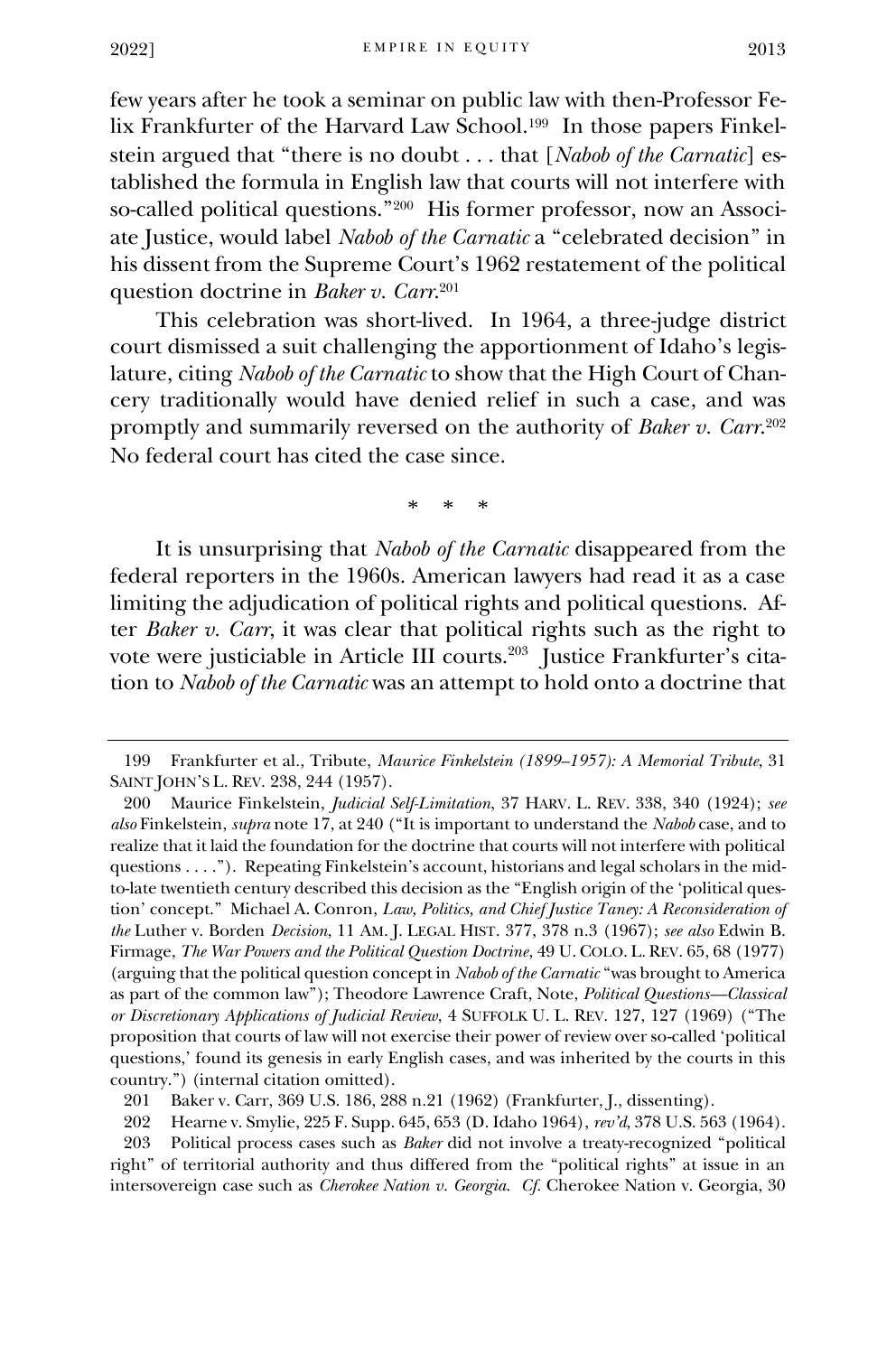the Court's majority had rejected. The disappearance of citations to that case thus marks a decisive break with an English tradition against adjudication of so-called "political questions" that was in no small measure invented.<sup>204</sup>

#### CONCLUSION: THE POLITICAL ECONOMY OF EQUITY IN EMPIRE

An English tradition invented by American lawyers? Perhaps that pushes the point too hard and too far. But the Court of Chancery's 1793 decision in *Nabob of the Carnatic* was a strange foundation to select for a sweeping principle that equity will not answer political questions and will not protect political rights, except in one respect. The timing of *Nabob of the Carnatic* is just about right if the question is what the Court of Chancery was up to in 1789.

Doctrinally, the question is an important one because the Supreme Court has held that the Court of Chancery's practice then guides what the federal courts can do in equity now. The challenge with applying this doctrine, as Samuel Bray has put it, "is that equity is an old and complex juridical tradition, and in such a tradition 'the past speaks with many voices.'"<sup>205</sup> The problem when it comes to *Nabob of the Carnatic* is even more complex than that, for the decisions speak in two different voices: Lord Chancellor Thurlow, who overruled the Company's plea, and Lord Commissioner Eyre, who dismissed the Nawab's bill after the Company answered.<sup>206</sup>

*Nabob of the Carnatic*, moreover, was not the first (or the last) time that equity was called upon to address a political dispute. Equity did not always remain silent in the face of controversies over political power. Lord Chancellor Hardwicke was ready to intervene in *Penn v. Lord Baltimore*, notwithstanding his recognition that the King and council had "original jurisdiction" over territorial disputes in the North American colonies.<sup>207</sup> That bill pleaded questions of contract and property within Chancery's *in personam* jurisdiction over subjects

206 *Compare* Nabob of the Carnatic v. E. India Co. (1791) 30 Eng. Rep. 391, 1 Ves. Jun. 371, *with* Nabob of the Carnatic v. E. India Co. (1793) 30 Eng. Rep. 521, 2 Ves. Jun. 56.

U.S. (5 Pet.) 1, 59 (1831) (Thompson, J., dissenting) (discussing "mere political rights" that are "recognized and secured by treaty").

<sup>204</sup> *See generally* THE INVENTION OF TRADITION (Eric Hobsbawm & Terence Ranger eds., 1983).

<sup>205</sup> Samuel L. Bray, *The Supreme Court and the New Equity*, 68 VAND. L. REV. 997, 1017 (2015) (quoting Martin Krygier, *Law as Tradition*, 5 L. & PHIL. 237, 242 (1986)).

<sup>207</sup> 27 Eng. Rep. 1132, 1134, 1 Ves. Sen. 444, 446 (1750).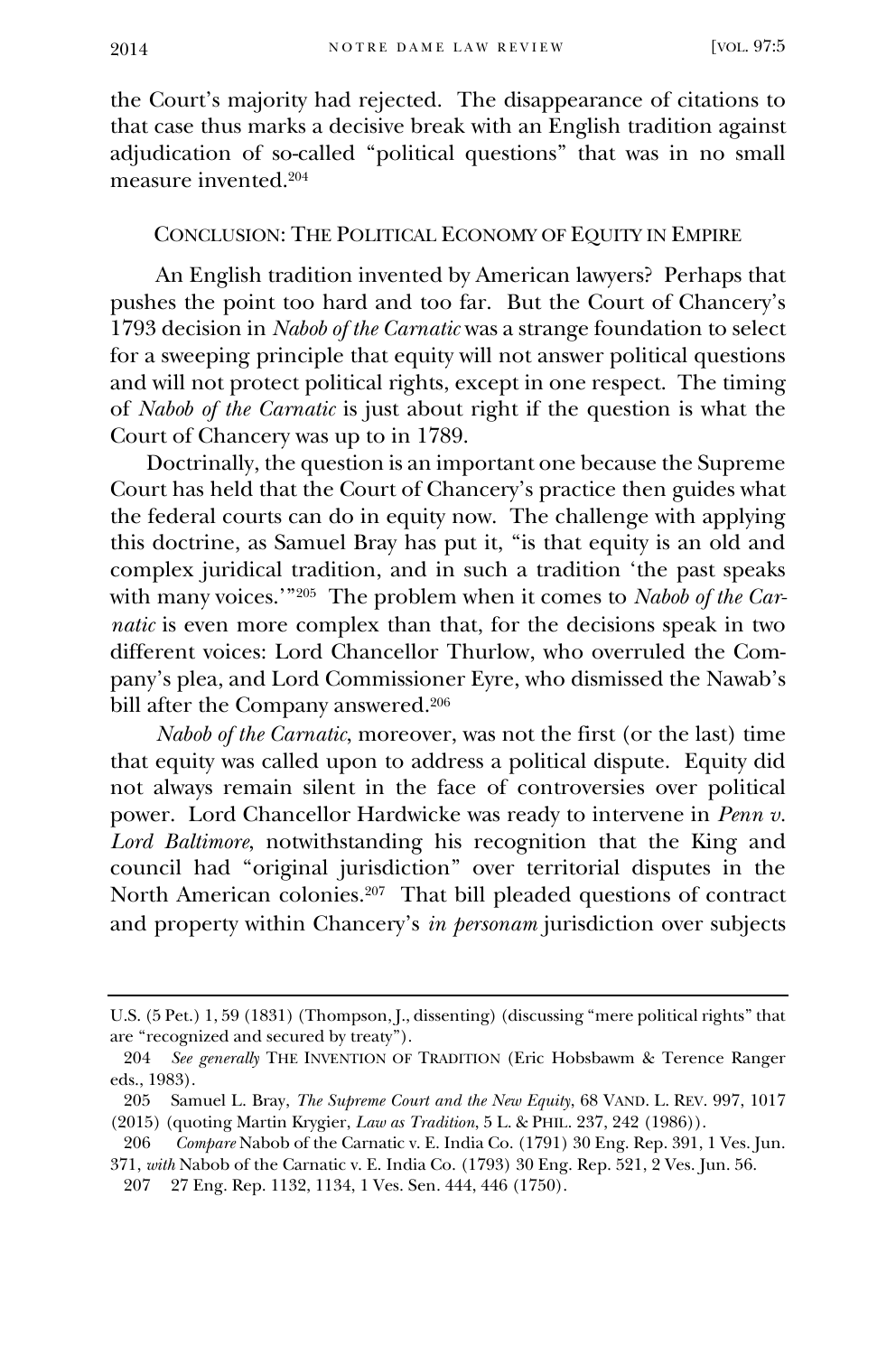of the Crown.<sup>208</sup> It could be distinguished from the bill in *Nabob of the Carnatic* and apparently was distinguished to the Commissioners' satisfaction in that case.

Drawing these distinctions—between subjects and foreign sovereigns, and between property and sovereignty—shielded the East India Company's strategy of "empire by treaty" from an accounting.<sup>209</sup> The Court of Chancery did not rely upon the distinction between Christians and infidels that Coke had drawn in *Calvin's Case*. 210 Indeed, Lord Chancellor Thurlow's initial decision implicitly repudiated it. Yet the Court's ultimate dismissal of the bill drew a distinction between those within the imperial metropole who enjoyed equity's protections and those within the periphery left outside equity. Its decision fits within an eighteenth century pattern of jurisdictional struggle over empire within English courts. These courts would sometimes hear claims arising from empire abroad. <sup>211</sup> At the same time, in 1753, the East India Company succeeded in "sharply limit[ing] Indians' access to English courts in India."<sup>212</sup> In 1793, with *Nabob of the Carnatic* the Company succeeded in closing off the Court of Chancery to enforcement of its treaties with Indian sovereigns.

The case was a contest for empire that equity did not avoid even as it professed to do so. The Court of Chancery held that the East India Company had authority to act as an independent state within India, while denying jurisdiction to review the Company's actions. 213 The Court did not avoid these questions of political power. It answered them.

It would not be the last time that application of a facially neutral principle had the effect of perpetuating domination. *Nabob of the Carnatic* came to be cited for the principle that equity will not intervene to protect political rights. In the early twentieth century, after the failure of Reconstruction and the rise of Jim Crow segregation in the former

<sup>208</sup> *Id.*

<sup>209</sup> Travers, *supra* note 28, at 132.

<sup>210</sup> *See supra* notes 101–03 and accompanying text.

<sup>211</sup> *See* Christian Burset, *An Empire of Laws: Legal Pluralism in the Eighteenth-Century British Empire* ch. 5 (forthcoming 2022) (manuscript on file with the *Notre Dame Law Review*).

<sup>212</sup> *See* Christian R. Burset, *Quebec, Bengal, and the Rise of Authoritarian Legal Pluralism*, *in* ENTANGLING THE QUEBEC ACT: TRANSNATIONAL CONTEXTS, MEANINGS, AND LEGACIES IN NORTH AMERICA AND THE BRITISH EMPIRE 131, 134 (Ollivier Hubert & François Furstenberg eds., 2020) ("[A] coalition of Indian elites and EIC officials obtained a new EIC charter in 1753 that sharply limited Indians' access to English courts in India.").

<sup>213</sup> Travers, *supra* note 28, at 132.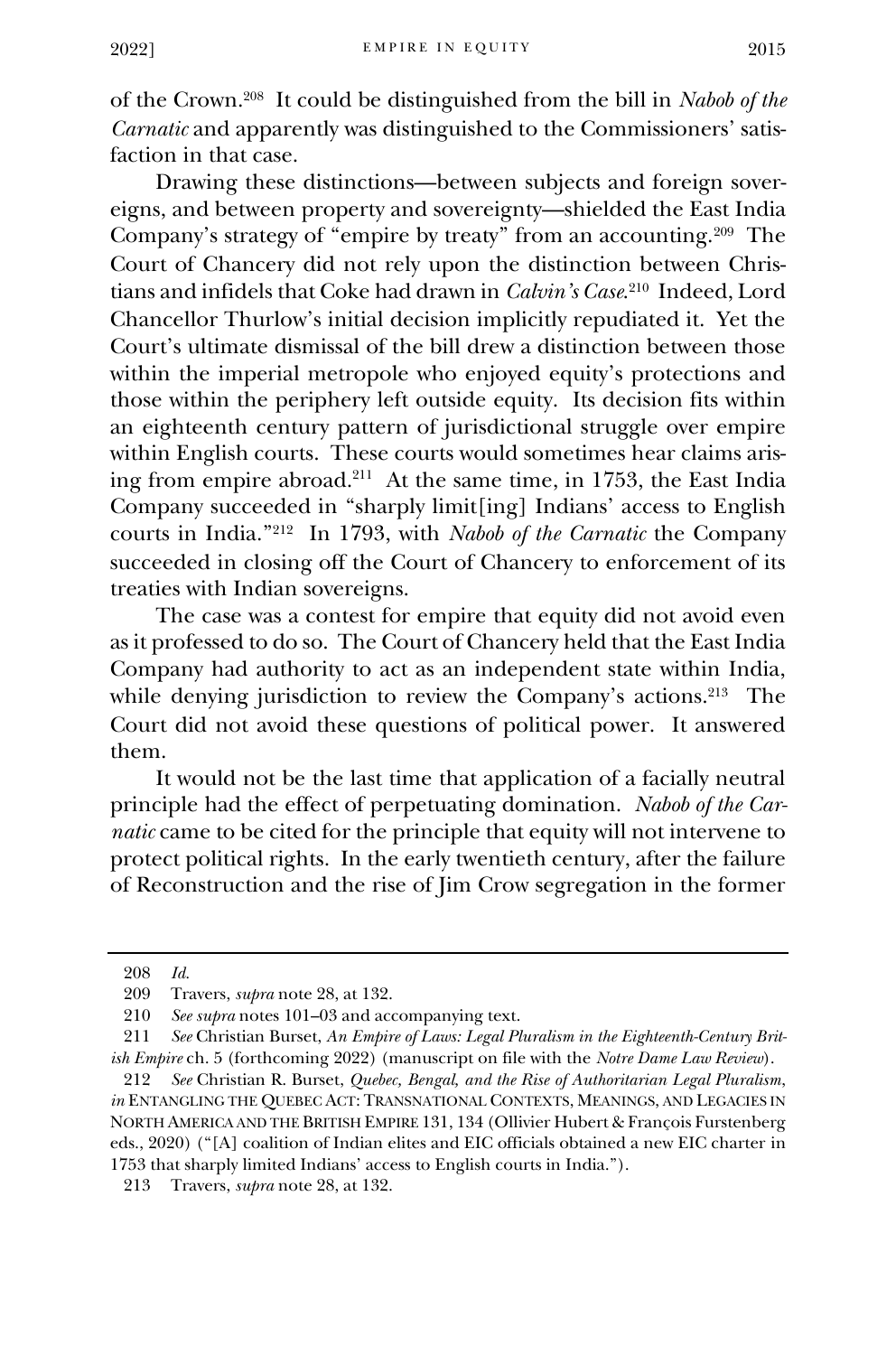Confederate states, the U.S. Supreme Court cited this principle in *Giles v. Harris*, though without reference to *Nabob of the Carnatic*.In *Giles*, the Court held that "[t]he traditional limits of proceedings in equity have not embraced a remedy for political wrongs" and that equity "cannot undertake . . . to enforce political rights."<sup>214</sup> The Court would not, therefore, afford relief to Jackson Giles and other similarly situated black voters who were eligible to vote but denied registration by election officials in Montgomery County, Alabama. Equity would not, in other words, address White Alabamians' Jim Crow empire.<sup>215</sup>

In 1903, the year that the Supreme Court decided *Giles*, it also decided *Lone Wolf v. Hitchcock*. 216 In that case, leaders of the Kiowa, Comanche, and Apache Nations filed a bill in equity to protect their treaty-guaranteed property rights against allotment.<sup>217</sup> The allotment policy aimed to break up tribal power by parceling out tribal lands into individual plots, with some parcels going to individual tribal members and others being sold off to white settlers as "surplus" lands.<sup>218</sup> This was a taking of property rights. It seemed a paradigmatic case for equity to intervene. The effect of intervention might be to protect tribal sovereignty, but only as an incident of protecting property. The Supreme Court did not deny any of that. Still, it dismissed the bill because "Congress possessed full power in the matter" and "relief must be sought by an appeal to that body for redress."<sup>219</sup> In this contest for empire, it seems not even a property right could ground equitable jurisdiction to provide relief.

Contrast *Lone Wolf* with *In re Debs*, a case that pitted the power of the U.S. government against that of striking workers.<sup>220</sup> In that case, equity intervened in 1894 on behalf of the federal executive in its suit to enjoin the Pullman strikers.<sup>221</sup> The pretense for this intervention was to protect the U.S. mails, but the interest and the political contest was not limited to that claim of a property right.

<sup>214</sup> 189 U.S. 475, 486–87 (1903) (citing Green v. Mills, 69 F. 852 (Fuller, Circuit Justice, 4th Cir. 1895)).

<sup>215</sup> *Id.* 

<sup>216</sup> Lone Wolf v. Hitchcock, 187 U.S. 553 (1903).

<sup>217</sup> *Id.* at 560.

<sup>218</sup> *Id.*

<sup>219</sup> *Id.* at 568.

<sup>220</sup> 158 U.S. 564 (1895).

<sup>221</sup> *Id.*; *see* Seth Davis, *Implied Public Rights of Action*, 114 COLUM. L. REV. 1, 21 (2014) (noting that "the Court adverted to the government's corporate interest in protecting its property in the United States mails").